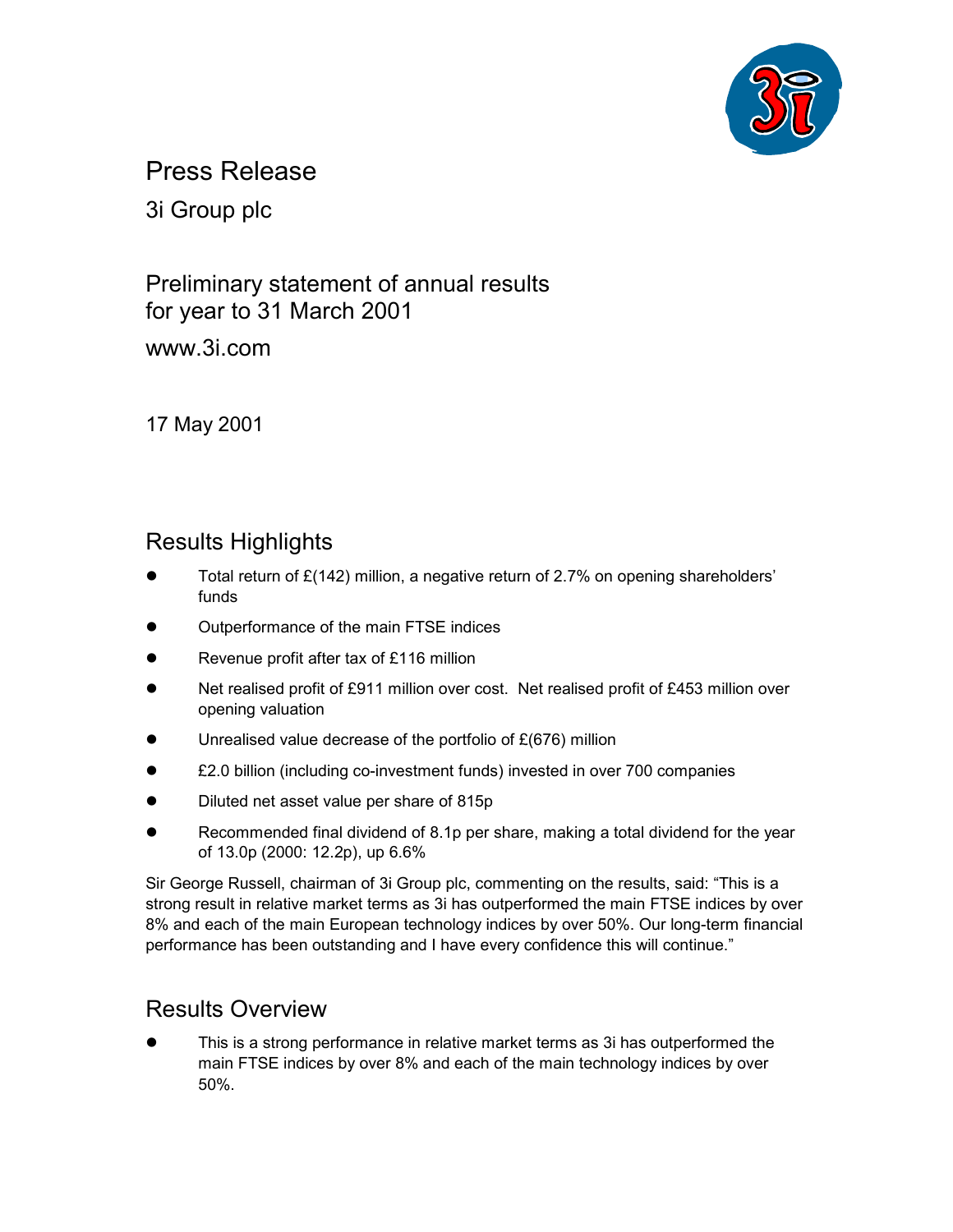- $\bullet$  This result has been achieved by maintained revenue profits and very high realised profits on the sale of investments which together offset most of the fall in the valuation of the portfolio.
- $\bullet$  The fall in the valuation of the portfolio largely resulted from the decrease in value of quoted technology investments.
- $\bullet$ Record level of investment of almost £2 billion in over 700 companies.
- $\bullet$ Record realisations and return flow that exceeded investment.

# Strategic Review

- $\bullet$  3i has made outstanding progress with its strategic objectives during the year. 3i's objective is to be the leading international venture capital company with a strong position in all of the major venture capital markets. Within the next five years, we expect to have about half of our total portfolio outside of the UK, with at least 30% in continental Europe, at least 10% in the United States and around 5% in Asia Pacific.
- $\bullet$  In the UK, we have maintained our leading market position and further developed our leadership position in technology investment and in mid-market buyouts. We have extended our sector team working, particularly in a number of technology based industries, which has helped us to gain real benefits from our international network.
- $\bullet$  In Europe, our network of offices and teams is now substantially complete. We have built a strong business in the Nordic region through the acquisition of SFK in Finland during the year and since the year-end through the acquisition of Atle AB, the leading quoted venture capital company in Sweden. We acquired Bank Austria TFV in Austria and have established new offices in Copenhagen and Zurich and, since the year-end, in Dublin.
- $\bullet$  We now have 341 staff in 22 offices across continental Europe and a market leading position with a balanced capability between technology and buy-out investing. Our continental European portfolio increased to 23% of Group assets.
- $\bullet$  Our US business, which opened in 1999, has rapidly built a strong market position in certain technology sectors. Our international network is proving to be a significant competitive advantage in winning business. We have made good progress against our other strategic objectives, namely to assist our existing technology portfolio, to gain a window on innovation and technology trends and to access high quality deal flow.
- $\bullet$  In Asia Pacific, our office in Singapore, which opened in 1997, has continued to develop well and we are planning to expand our operations by opening an office in Hong Kong to access the north Asia market. In Japan, where we focus on buy-outs, we completed the then largest buy-out transaction in Japan during the year and are continuing to develop this market.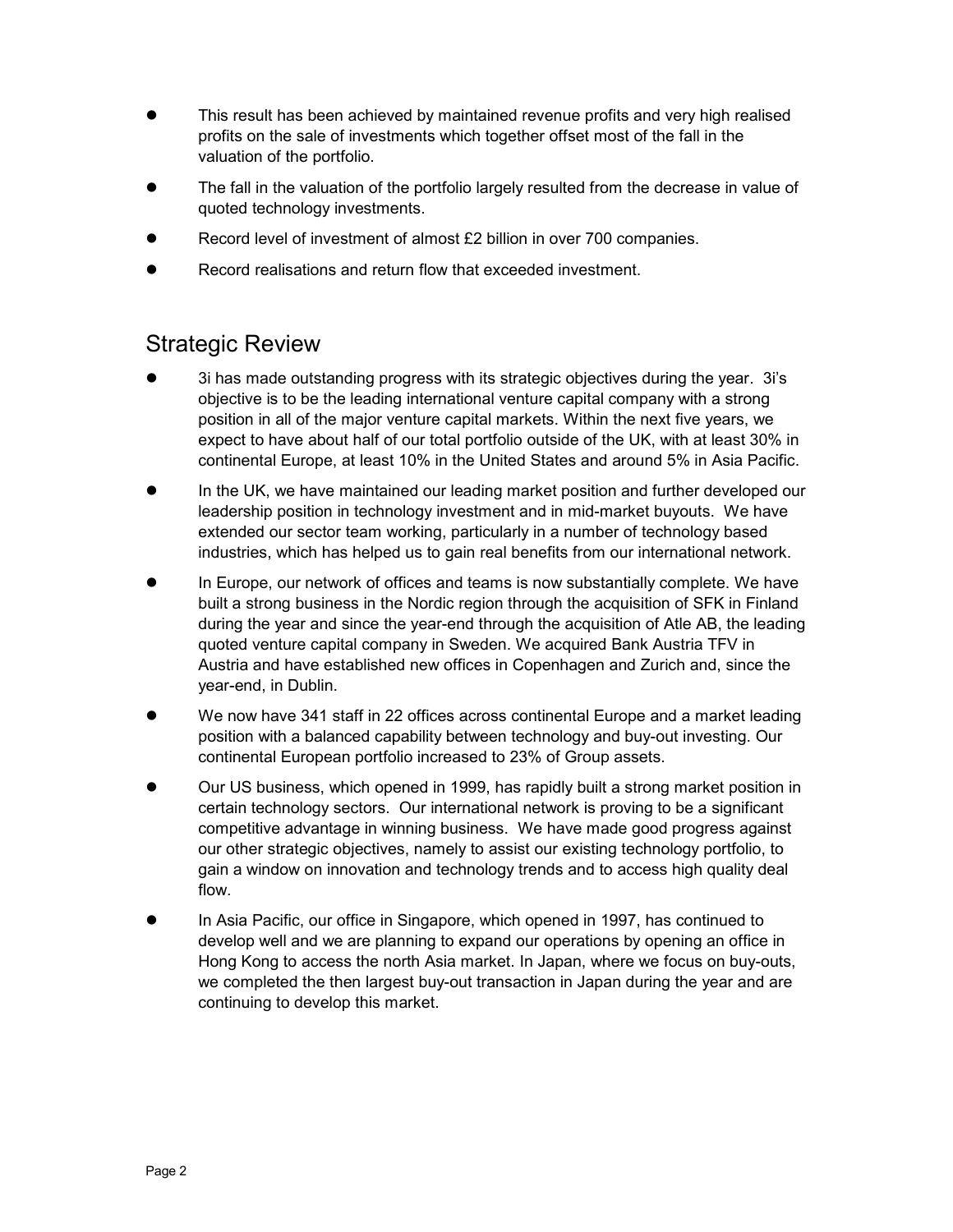# Operating Review

## United Kingdom

In the UK, we had an active year with record levels of investment and realisations. We invested £1.0 billion in 328 companies across a wide range of sectors and maintained our leadership position in both the technology and mid-market buy-out sectors.

## Continental Europe

We have continued to increase investment in all countries and our total investment in continental Europe grew by 82% to £770 million in 354 companies. Strong realised profits, especially in Italy and Germany, were offset by the fall in value of quoted investments, particularly those quoted on the Neuer Markt. We achieved 21 IPOs on six different continental European markets.

## US

During the year we have invested £134 million in 29 companies. We have recruited locally and now have 27 staff in our offices in Palo Alto and Boston.

## Asia Pacific

Asia Pacific continues to be an important market for 3i and, despite continuing economic uncertainty, the environment for our business in the region remains positive. Our Singapore based team had an active year in the region, resulting in 14 investments made in the last year totalling £40 million. The US\$400 million Asia Pacific Technology Fund is now 15% invested and one investment has already been listed on the Singapore Stock Exchange.

## Fund management

3i now manages and advises third party unquoted funds totalling £2.1 billion of commitments on behalf of external investors. Following substantial fundraising last year we did not require any major new fundraising activity during the year.

3i Asset Management increased the amount of third party quoted funds under management generating a substantial increase in fee income.

# Financial Review

Revenue profit before tax increased by £1 million to £120 million with a particularly strong increase in fee income from £55 million to £72 million. We achieved a high level of realisations in the year. Net realised profits (after deduction of realised losses) increased to £453 million (2000: £350 million). Equity proceeds amounted to £1,308 million, up £486 million from last year. There was a net reduction of £676 million in the valuation of the portfolio.

3i has generated a net cash inflow during the year and as a result gearing is now 22% compared to 23% at 31 March 2000. The Group has a strong balance sheet and the capacity to continue to invest in attractive opportunities.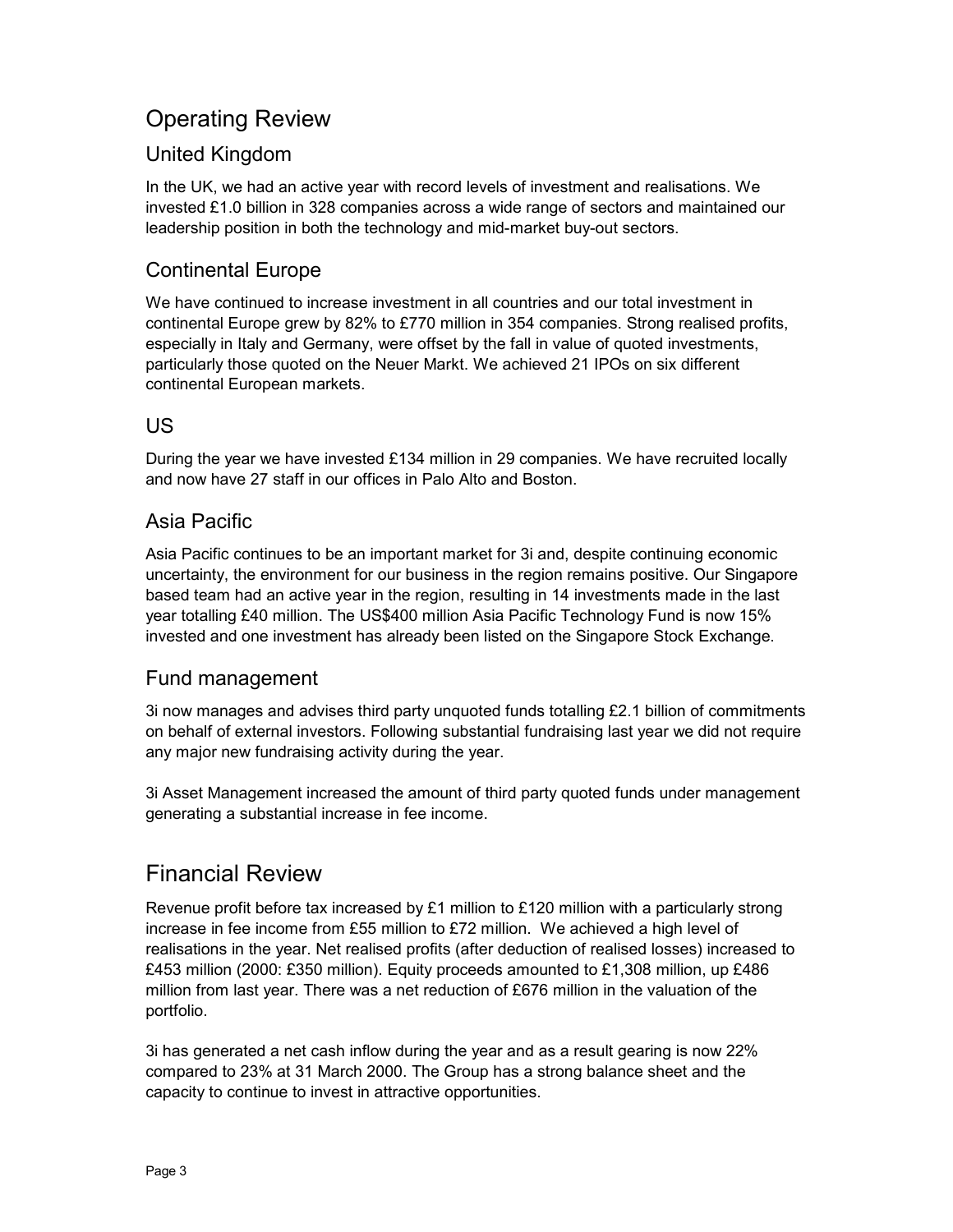## **Summary**

Commenting on the results, 3i's chief executive, Brian Larcombe, said: "Looking ahead, our plans anticipate another challenging year and while we are devoting more of our resources to assist our portfolio companies, this is not a time to be shy of making new investments.

We have the capabilities, in the strength of the network, our brand and our people, to continue to outperform."

- ends -

For further information, please contact:

| 3i Group plc | Brian Larcombe, Chief Executive                  | Tel: 020 7975 3386 |
|--------------|--------------------------------------------------|--------------------|
| 3i Group plc | Michael Queen, Finance Director                  | Tel: 020 7975 3400 |
| 3i Group plc | Liz Hewitt, Director Corporate Affairs           | Tel: 020 7975 3283 |
| lssued by:   | <b>Philip Gawith</b><br>The Maitland Consultancy |                    |

## **Notes to Editors**

3i brings capital, knowledge and connections to the creation and development of businesses around the world. It invests in a wide range of opportunities from start-ups to buy-outs and buy-ins, focusing on businesses with high growth potential and strong management.

3i invests in businesses across three continents through local investment teams in Europe, Asia Pacific and the USA. To date, 3i has invested over £13.5 billion (including coinvestment funds). In the 12 months to 31 March 2001, an average of £7.8 million (including co-investment funds) was invested each working day. 3i's current portfolio is valued at almost £6 billion.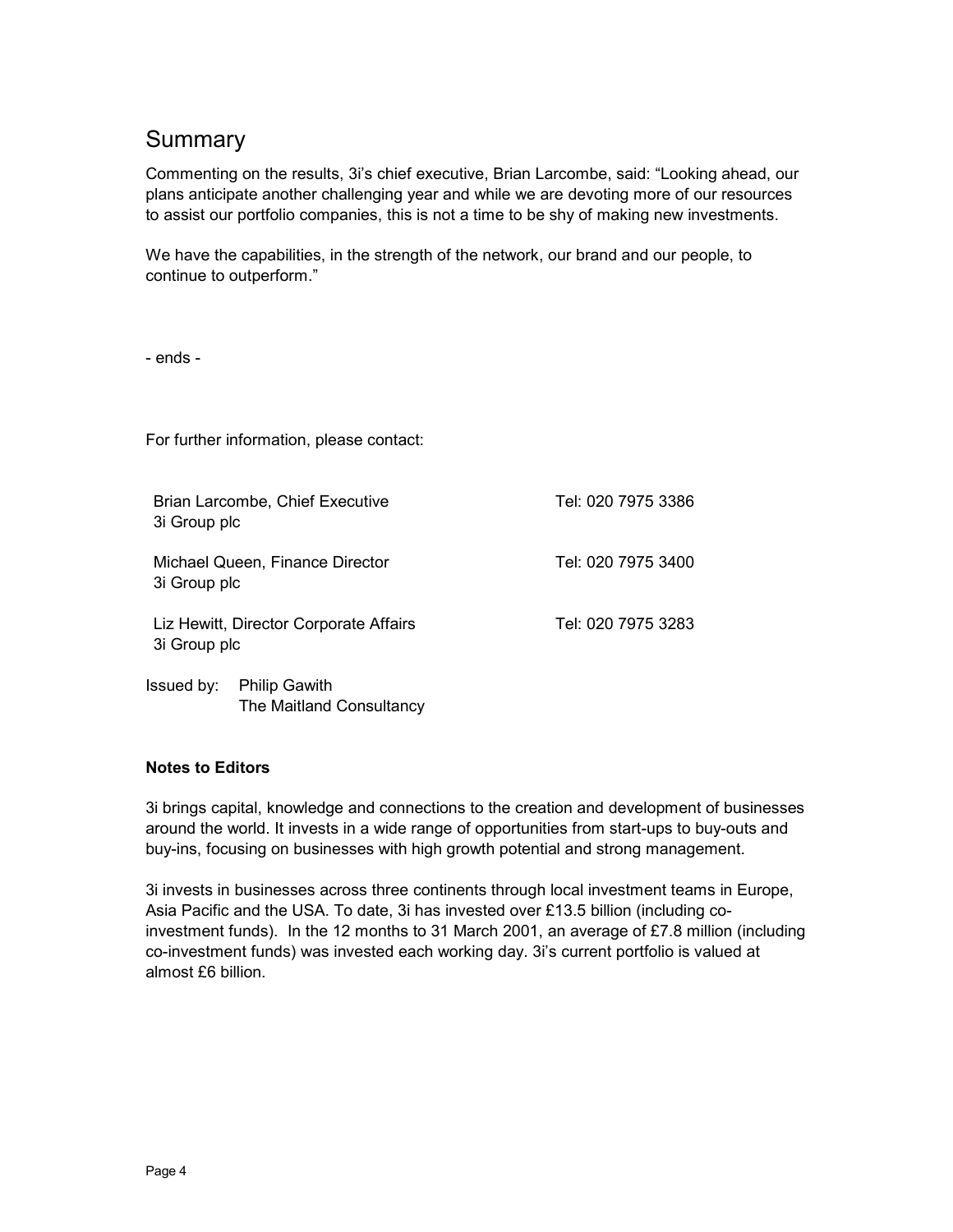## **Chairman's statement**

For the first time in many years, 3i has not generated a positive total return in a financial year. The negative return of  $\mathcal{L}(142)$  million, (2.7)% of opening shareholders' funds, is in relative market terms a strong result. 3i has outperformed the main FTSE indices by over 8% and each of the main European technology indices by over 50%.

This has been achieved by maintained revenue profits and very high realised capital profits, which together offset most of the fall in the valuation of the portfolio. The deterioration of the financial markets, particularly in the technology sectors, and a worsening corporate earnings outlook, was particularly marked in the second half of the year.

The Board is recommending a final dividend of 8.1p making a total dividend of 13.0p for the year, an increase of 6.6%.

Aside from the impact of markets on the valuation of our investments, it has been a year of exceptional progress. A record of nearly £2 billion of investment has been made and we have strengthened our market positions. The return of capital from investments sold has fully funded investment and the Group maintains a strong balance sheet. The business has exceeded its own strategic objectives with the expansion of its international network.

Acquisitions in Finland and Austria and, since the year end, in Sweden, have strengthened our European capabilities and, together with some new office openings, our European network is substantially complete. Progress has continued in Asia Pacific, and in the US our business is now firmly established. This network has become a unique competitive advantage for 3i.

3i has long experience of operating in more difficult economies and markets, which present both challenges and opportunities. So while we are devoting more of our resources to assist our portfolio companies, this is not a time to be shy of making new investments.

Our achievements this year would not have been made without the commitment of our people throughout the business. I would like to thank all of them for their contribution.

I have announced that, after nearly ten years with 3i, I will retire as Chairman at the end of this year. I am delighted that Sarah Hogg, who has been a Director since 1997 and deputy Chairman for the last year, will succeed me.

The period since I took on the chairmanship has been one of great change for 3i. We floated in 1994 and settled into the top half of the FTSE100. The company has grown rapidly, mainly organically, and has seen a major increase in its share price and shareholder funds over the period. We now have a very clear strategy for 3i.

It has been delightful working with two outstanding chief executives in Ewen Macpherson and Brian Larcombe, together with a team of very capable professionals.

I am proud of the growth that 3i has achieved. Its long term financial performance has been exceptional and I have every confidence that this will continue under its new chairman.

**Sir George Russell, Chairman**  16 May 2001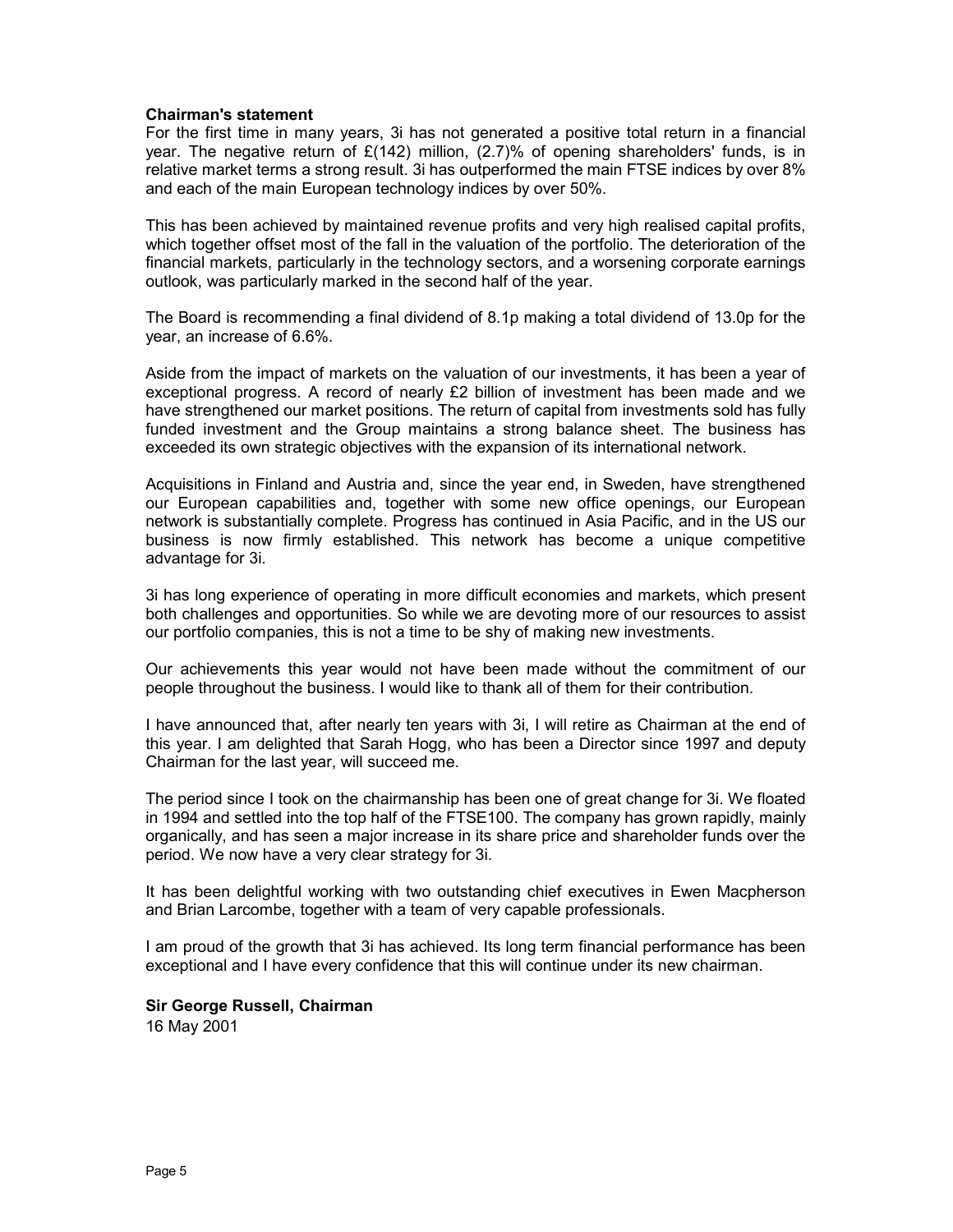## **Chief Executive's review**

This has been a challenging year for 3i. Although we have strongly outperformed the most commonly used benchmark indices this year, we have not been able to maintain our longstanding achievement of increasing our net asset value every year.

In the past financial year, we have made record revenue and realised capital profits, but these have been exceeded by the fall in the valuation of our investments, which has largely occurred in the second half of the year. This has been caused by stock markets anticipating a harsher economic climate and, generally, weaker corporate earnings growth. The technology sectors have seen the greatest fall, both because valuations were over-stretched and because the outlook for certain sectors has been significantly down-rated. In this respect, it seems reasonable to say that we have had to give back some of the exceptional return which we made in the year to 31 March 2000.

We invested, together with our managed funds, nearly £2 billion in over 700 companies. Despite this record level of investment, cash flow has been positive and the balance sheet remains strong.

The short-term economic outlook remains uncertain and we are planning on the assumption that there are no significant improvements in the corporate outlook or the quoted markets in the current year.

In the next section of this Report, the market position, strategies and performance of each of our regional businesses are reviewed. A more detailed Financial review is then provided. In this statement, I will focus on our achievements in building the business and our Group strategy going forward.

When we presented our interim results, we said that we had continued to develop our central business objectives and these have not changed. The strategic objective is to be the leading international venture capital company with a strong position in all of the major venture capital markets. Within the next five years, we expect to have about half of our total portfolio outside of the UK, with at least 30% in continental Europe, at least 10% in the United States and around 5% in Asia Pacific.

Over the last year, we have invested heavily in expanding our capabilities and particularly, in growing our international network.

We have successfully integrated last year's acquisition of Technologieholding in Germany and, this year, SFK in Helsinki and Bank Austria TFV in Vienna. With the acquisition of Atle in Sweden and office openings in Copenhagen and Dublin, we now have a comprehensive network throughout Europe. Elsewhere in the world, our businesses in the United States and in Asia Pacific have grown strongly and will be expanded by a new office in Hong Kong.

This international network, which is unrivalled in the venture capital industry, provides us with outstanding investment opportunities and real competitive advantage in the marketplace. We have an investment model which is proven in all of the major continental European economies, which generally remain less competitive than the UK and the US. The network also provides us with the ability to seek "best of breed" opportunities across the world, to provide valuable connections to our portfolio companies and to attract the most talented entrepreneurs to 3i.

A great strength of 3i has long been our team of industry specialists who provide indepth sector knowledge to our investment executives. We have, over the past year, significantly extended our sector team working, particularly in a number of technology based industries,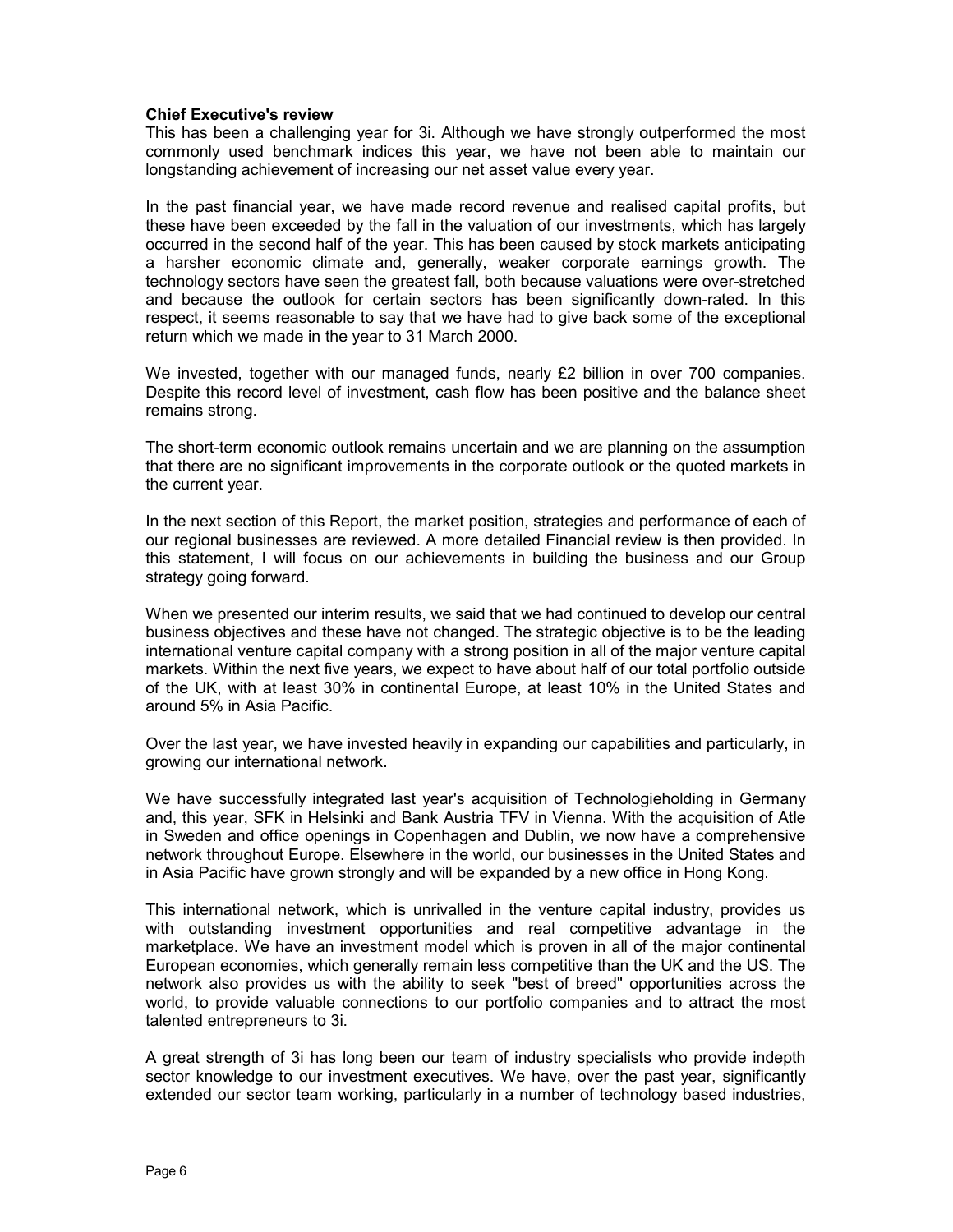such as biotechnology and communications. This reinforces further the benefit of our network for us and our portfolio companies.

We are also investing in our resources and our programmes to attract the best entrepreneurs and the best managers who want to build significant businesses with us. Again, we can use our network to match the right people with the right opportunities.

Our policy has been to build a diversified portfolio, by geography, industry sector and maturity of investment.

Investment policy objectives do change within an overall strategy that we should invest in growth companies. We continue to believe that most of the fastest growth businesses will be technology driven and we will continue to invest substantially in new economy companies, from start-up to established businesses. The correction in quoted markets for technology companies has led, in recent months, to much reduced competition and better priced opportunities for us. It is also already clear that many of the newer entrants into the venture capital business, particularly the incubators and those companies for whom this was not a core activity, will not stay in the game.

In the private equity business, which concentrates on buy-outs and buy-ins, the environment is different to the venture capital business. There was not the roller coaster of the public markets and there has been more steady growth and a more consistent mergers and acquisitions market to assist with profitable investment realisations. But this is also a challenging business as the value of leveraged financing structures is less potent with low inflation and there is a lot of money chasing the best deals. In the past year, we have increased the amount invested, but have invested in fewer transactions. We have been concerned with pricing but we now see some signs that value opportunities are improving.

Buy-outs remain a good business for us where the incentives of management ownership and independence can lead to significant improvements in performance. Throughout our business, we are focusing on transactions in the "mid-market" with a value of between £10 million and £500 million and where we have a clear angle on value creation. Our network continues to generate an excellent flow of these opportunities.

We have continued to commit more resources to managing our investments and assisting our portfolio companies. Our belief is that we can best add value by using our network of contacts to strengthen management teams and boards, to work with them on setting an agenda for shareholder value and by providing connections through our office network. As an illustration, 3i's Independent Directors Programme now has around 600 members in 12 countries and they are on the boards of over 1,250 3i-backed businesses.

In the latter half of last year, we carried out a review of our brand. Our investment approach has changed considerably since the time of our last brand review over a decade ago. We now not only are Europe's leading venture capital company, but have an unrivalled international network. We invest to a timescale which aligns our interests with the management of our portfolio companies and now commit substantial resources to help build these businesses. We continue to invest in most industries but only where there is growth and where we can expect significant realised returns.

The conclusion of our branding review was to focus on "globally networked" as our brand position. It describes where we are going and is a position of unique competitive advantage. We have refreshed our logo and adopted a strapline of "The world is yours". This captures the ambition which we have for the companies in which we invest and for 3i and, of course, for our shareholders.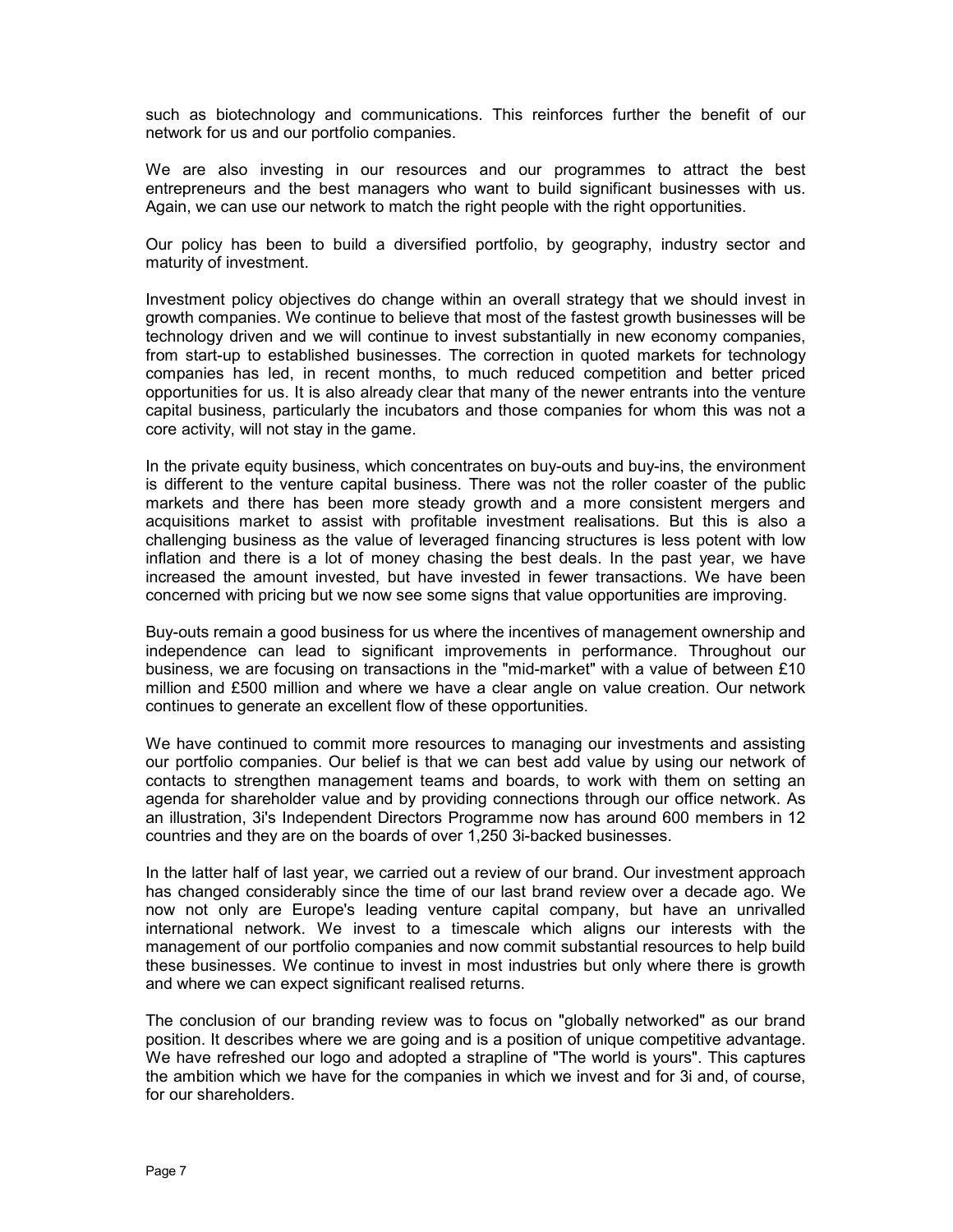Looking ahead, our plans anticipate another challenging year. We have the capabilities, in the strength of our network, our brand and our people, to continue to outperform.

**Brian Larcombe, Chief Executive**

16 May 2001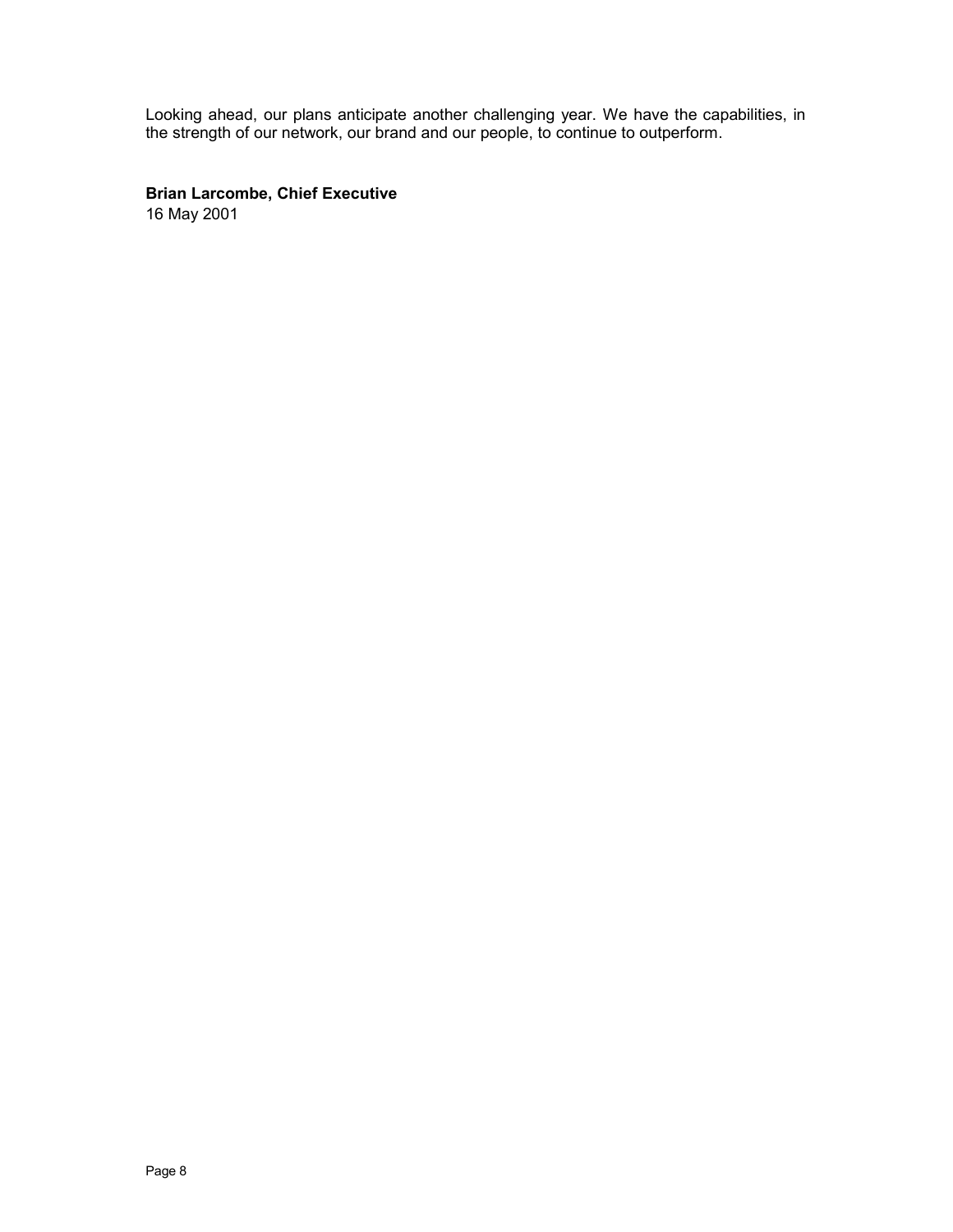## **Operating review**

#### **United Kingdom**

In the UK, we had an active year with record levels of investment and realisations.

We maintained our market leadership position and made good progress in implementing our longer-term strategic objectives.

#### Market

The UK market is the most developed in Europe and ranks second only to the US in the scale of its venture capital industry.

There has been a trend in the private equity market towards fewer, higher value buy-outs over the last few years. The overall level of investment in these transactions has, however, continued to rise.

Venture capital activity increased substantially as a large number of new funds were attracted by the potential returns from technology investment. Difficult quoted market conditions in the second half of the year, and the need to continue to support existing investments, is resulting in lower levels of new investment activity.

#### **Strategy**

Our aim in the UK is to maintain our leading market position. This allows us to use the scale of our operations as a competitive advantage. In a dynamic market like the UK, this has required continuous evolution of our business model. Our network of offices keeps us close to the market and we have the capability to deliver specialist expertise throughout the UK.

#### Operational review

The total return from the UK was £81 million. The main driver of this result was strong realised profits achieved on the realisation of investments, reduced by a fall in the value of our quoted portfolio retained throughout the year.

We achieved 17 flotations during the year, despite turbulent stock market conditions, and were able to achieve substantial realisations and an increase in value from these investments. In addition, we also achieved good realisations on trade sales.

In the UK, we invested £1.0 billion in 328 companies across a wide range of sectors and maintained our leadership position in both the technology and mid-market buy-out sectors.

We established a "partnership programme", during the year, to work closely on an exclusive basis with a small number of the highest quality business managers. This programme creates investment opportunities by matching the managers' skills and 3i's capabilities. Our expertise includes sector knowledge, market information, financial structuring skills and access to key individuals who can add value to our investment.

#### Investment management

In the UK, we have a large portfolio consisting of investments valued at  $E4.1$  billion. The portfolio is well diversified by industry sector, by geography and by stage and size of investment. In order to add value to our investees and to manage the portfolio efficiently, we have continued to segment the portfolio.

We have continued to direct our resources so that they are best placed to serve the market. We have closed three offices during the year, redeploying the people as part of the regional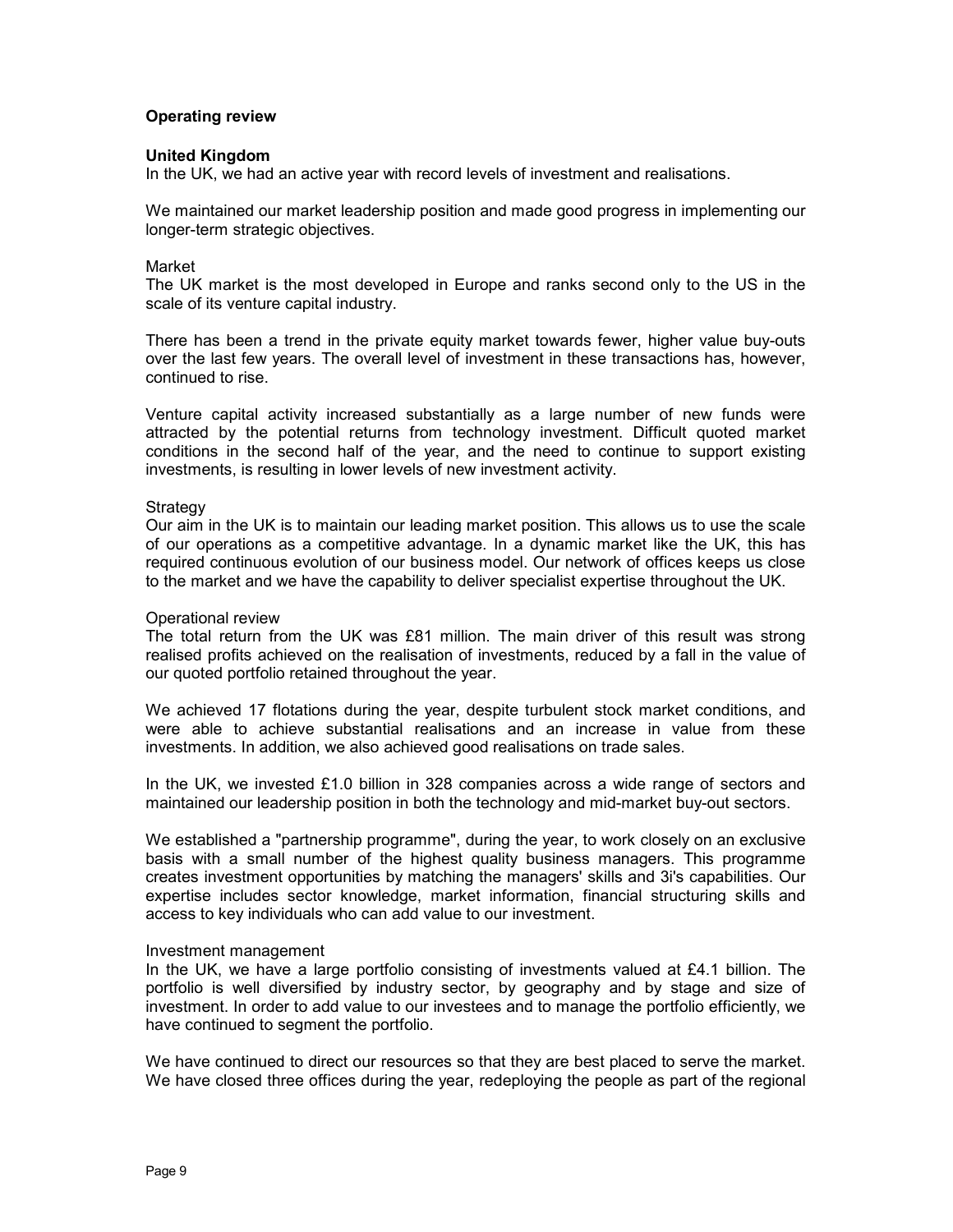teams. These larger teams offer a wider product range and sector knowledge which strengthen our position in the market-place.

We established a regionally based team to manage our "small and medium investments" last year. This team is now fully operational and is adding value by providing more focused service and support for these investments.

We have applied a similar approach to large buy-outs, high value companies and technology investments. We are combining specialist skills and dedicated resources to enhance the value of these companies.

While the majority of the portfolio has performed well, current more difficult trading conditions faced by our portfolio companies has led to an increasing proportion underperforming against their plans.

#### People

The UK remains a source of experience for the Group as a whole and, during the year, 23 people moved from the UK to positions in continental Europe, the US and Asia Pacific.

Our increasing need to deploy the Group's most appropriate resource to any opportunity, wherever located, creates a number of management challenges and requires a high level of flexibility from our staff. We have made great progress in this during the year, and are well placed to make even further use of 3i's unique network both within the UK and internationally.

## **Continental Europe**

We have continued to increase investment in all countries and, by the year end, the former strategic objective of having 20% of the Group's portfolio in continental Europe was achieved. Our network has continued to expand both through acquisition and organic growth and is now substantially complete. Today 3i has offices and networks in ten countries in continental Europe. We now have a market leading position with a balanced capability between technology and buy-out investing.

## Market

There has been significant growth in venture capital investment during the year. The recent high level of fund raising has translated into substantially increased investment by the market. The venture capital industry in continental Europe has continued to grow and develop.

The growth in venture capital activity this year was particularly driven by the high levels of funding for technology investments throughout Europe, although, towards the end of the year, the investment pace was slowing in response to the diminishing IPO prospects for technology businesses.

The private equity market continued to grow by value, particularly in France and Italy, and decline by number of buy-outs, reflecting a move towards fewer, larger investments in a number of national markets.

Tax changes in Germany will result in a more favourable environment for corporate restructuring next year. This is likely to increase the market for buy-outs in Germany.

We are the clear market leader in technology investing in Germany, leader in buy-outs in Spain and have strong positions in all product areas in France, Italy, Switzerland and Benelux.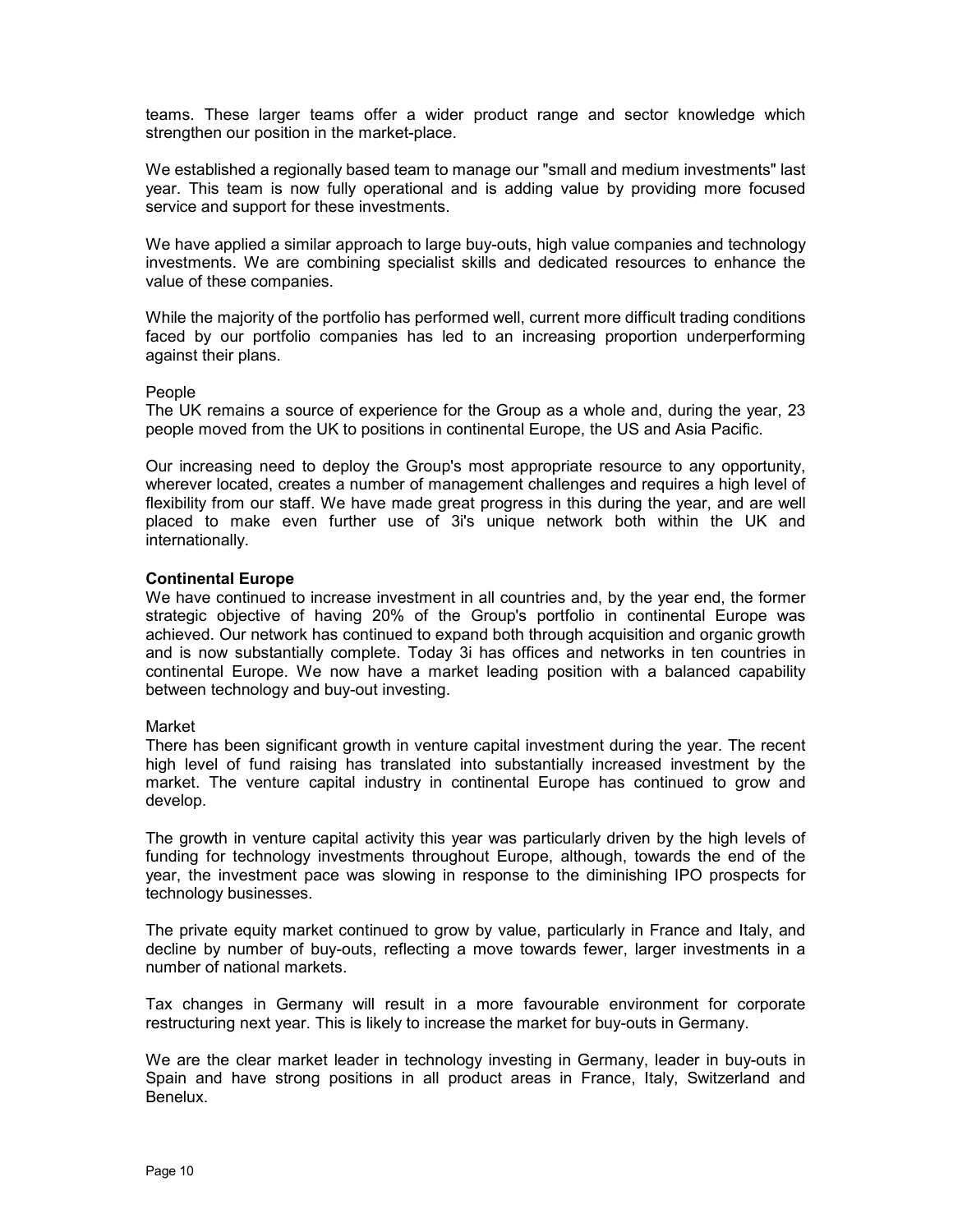## **Strategy**

Our strategy to grow the business in continental Europe to represent at least 30% of the Group's portfolio by 2006 was introduced during the year. The network, which has now grown to 22 offices in the year, will enable us to achieve this aim.

The scale of our network provides a valuable competitive advantage. In addition to local coverage, close co-operation between offices gives us opportunities to create value. The first staff moves from the continental business to our US business have further enhanced our transatlantic networking.

## Operational review

The continental European total return was £(113) million after exchange adjustments. Strong realised profits, especially in Italy and Germany, were more than offset by the fall in value of quoted investments, particularly those quoted on the Neuer Markt.

Our investment in continental Europe grew by 82% to £770 million.

We achieved 21 IPOs on six different continental European markets. These include Kontron in Germany, Novuspharma, specialising in cancer drug discovery and development, Datamat and Biosearch, one of Italy's leading biotechnology companies.

In buy-outs, we have made good progress during the year and concluded our first public to private transaction in continental Europe. In Holland, our market position continues to develop as evidenced by the completion of our largest deal to date, De Boer, a world market leader in temporary structures. Our market position in Spain continued to be strong with £43 million invested in buy-outs. In France, all three offices have a strong presence in the local markets. During the year, we also achieved the flotation of Monsieur Bricolage, a well known DIY chain where 3i first invested in 1995.

The continental offices participate fully in our focus on key sectors across the world and common worldwide training and conferences further develop the links between all our investment executives.

We are able to facilitate cross-border deals in Europe via a dedicated team of senior investment executives based in London from where many cross-border transactions are advised.

During the year, we successfully completed the integration of the Technologieholding businesses. In addition, we opened an office in Zurich and acquired Bank Austria TFV which gave us an office in Vienna. Our business unit managed from Frankfurt now comprises nine offices covering Germany, Switzerland and Austria.

In the summer, we acquired SFK Finance Oy together with 14 Helsinki-based executives. This represented the start of our activities in the Nordic region. Subsequently, we opened an office in Copenhagen. In February, we announced our intention to buy the majority of the business of a leading Swedish venture capitalist, Atle. This acquisition completed on 27 April 2001. As a result, we have during the year built a Nordic business operating in Sweden, Denmark and Finland, with a balanced capability in both buy-outs and technology. The Nordic market is a major venture capital market, with Sweden, for example, being Europe's second largest market (after the UK) in relation to its national income.

#### Investment management

Following a successful focus on investment management in the UK, specialist portfolio management teams have been created in continental Europe.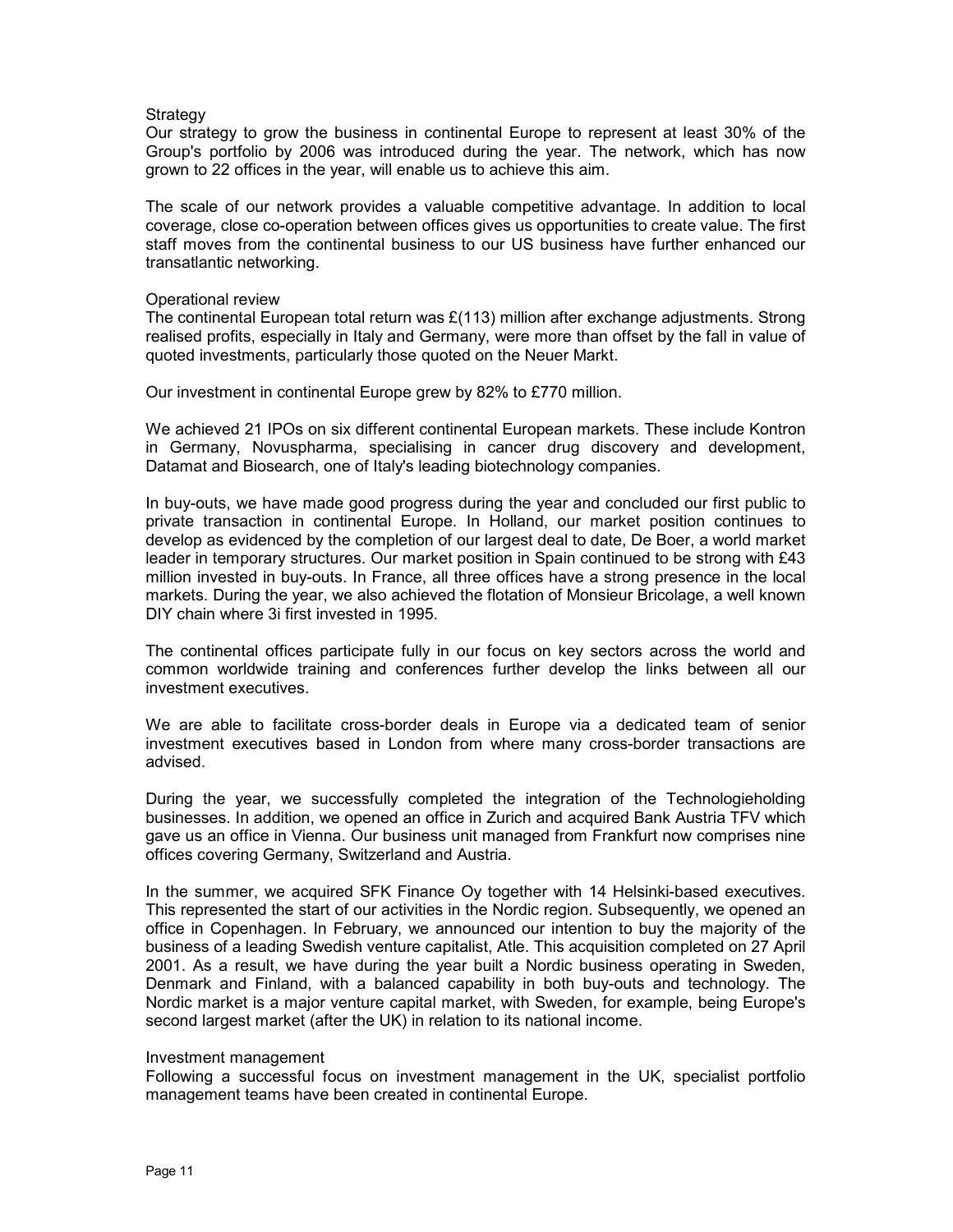## People

The number of staff we now have in continental Europe has increased from 203 to 305 (341 including Atle staff).

Building this resource has been a major challenge in recent years, and has involved considerable investment in initial training and integration. Our network gives us an excellent base from which to build on our leadership position as experience and cross team working continue to develop.

## **United States**

## Market

The US represents one of the most exciting market opportunities for 3i. It is a highly developed market with an efficient and competitive venture capital community. The US has the highest concentration of venture capital investing in the world, accounting for over 70% of the total committed globally to venture capital and private equity investing, compared with about 20% for all of Europe.

While the opportunity is clear, the US is also one of the most competitive markets.

## Strategy

This guided our strategy to develop a niche focus in technology rather than compete in all sectors. The objectives of 3i's business in the US, which opened in 1999, are threefold. First, to extend 3i's technology business into the US to assist our existing portfolio. Second, to gain a window on innovation and technology trends in this market. Third, to access high quality deal flow. In each case, we have exceeded the milestones set last year.

Through our offices in Palo Alto and Boston, we have provided practical contacts and assistance to a wide range of companies and to 3i executives around the world. In addition, the US team has benefited from our international connections and 3i's ability to assess investment opportunities across three continents. It is clear that 3i is one of the very few venture capital organisations in the US with a genuine international capability. This has proved attractive to entrepreneurs and has provided a good deal flow of US sourced opportunities.

During the year, the substantial decline in the quoted markets, particularly technology stocks, has been well reported. The NASDAQ composite is down 60% on the year to March 2001. We have, however, remained highly selective and have built a portfolio in communications, internet infrastructure and corporate applications. Each of these plays to 3i's strengths internationally. 3i's reputation as a well funded and experienced investor has become even more attractive during the recent downturn.

## Operational review

Since we began operations in November 1999, we have invested £162 million in 27 companies, the majority of which were led by 3i and are in partnership with some excellent US venture firms and technology companies. Despite the current downturn, the pricing and stage of these investments offers potentially attractive returns in coming years.

## People

Finally, we have recruited locally and now have 27 staff in our two offices. The team consists of a mix of US and international staff, that balances experienced 3i staff with new talent.

In summary, we have a long term strategy for the US and believe we have built a strong foundation. Looking forward, we will focus on further improvement of our contact base in the US, innovation in our investment strategy, and on the returns of our growing portfolio.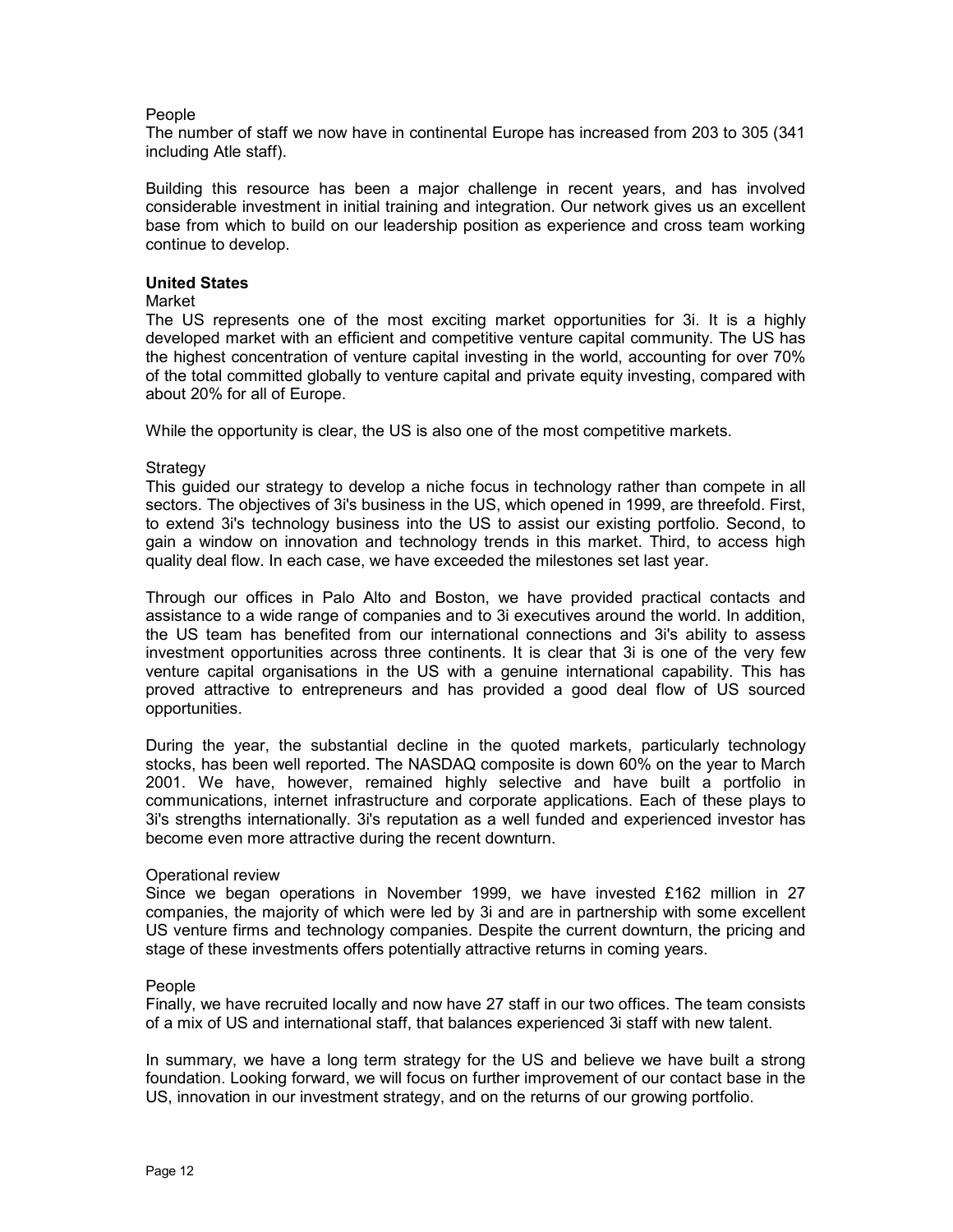## **Asia Pacific**

#### Market

Asia Pacific continues to be an important market for 3i and, despite continuing economic uncertainty, the environment for our business in the region remains positive. While market conditions have changed since we entered the region, many of these changes have improved the environment for venture capital investment.

#### Strategy

Our initial entry into Asia was through the opening of a regional office in Singapore in May 1997. The majority of investments made to date have been in Singapore based technology businesses, due largely to the location of our core team in this market, increased awareness of 3i, our relationship with the Singapore government and its drive to create a knowledge based economy.

In Japan, our focus has been on building a buy-out business. We recently completed our first major buy-out in Japan, which has supported growing recognition of the 3i brand. We continue to see significant potential for buy-outs in Japan and, despite recent economic difficulties, the need for restructuring continues which will stimulate the buy-out market.

In order to build a diversified regional business, we announced earlier this year the opening of our third Asia Pacific office in Hong Kong. The office will provide the regional team with a point of access to the growing venture capital markets in both Hong Kong and North Asia. We have relocated two experienced investment executives to Hong Kong, who, together with a new local team, will work closely with existing teams in Singapore and Japan on both technology related businesses and buy-out opportunities in North Asia.

#### Operational review

We have invested £62 million this year, and our Asia Pacific portfolio has a value of £98 million including co-investment funds.

Despite the satisfactory performance of investments made since our current Asia Pacific operations started in 1997, we only saw a £23 million increase in our overall portfolio. This was due largely to a fall in the value of publicly listed investments made during an earlier joint venture.

Earlier this year, 3i completed its first major investment in Japan, the buy-out of Vantec Corporation, the logistics subsidiary of Nissan Motor Company. The transaction was the largest of its kind undertaken in Japan at that time, and has attracted significant interest. Winning the mandate to lead this transaction was an endorsement of 3i's ability to bring together an experienced team from around the Group.

Our Singapore based team had an active year in the region, resulting in 14 investments made in the last year totalling £40 million. The US\$400 million Asia Pacific Technology Fund is now 15% invested and one investment has already been listed on the Singapore Exchange.

## **Fund management**

#### Unquoted funds

3i now manages and advises third party unquoted funds totalling £2.1 billion of commitments on behalf of external investors. Five funds are open to new investment. The remaining funds are fully invested and the focus is now on managing value in the existing portfolios. Each fund has a different mandate and is invested across our European and Asia Pacific network.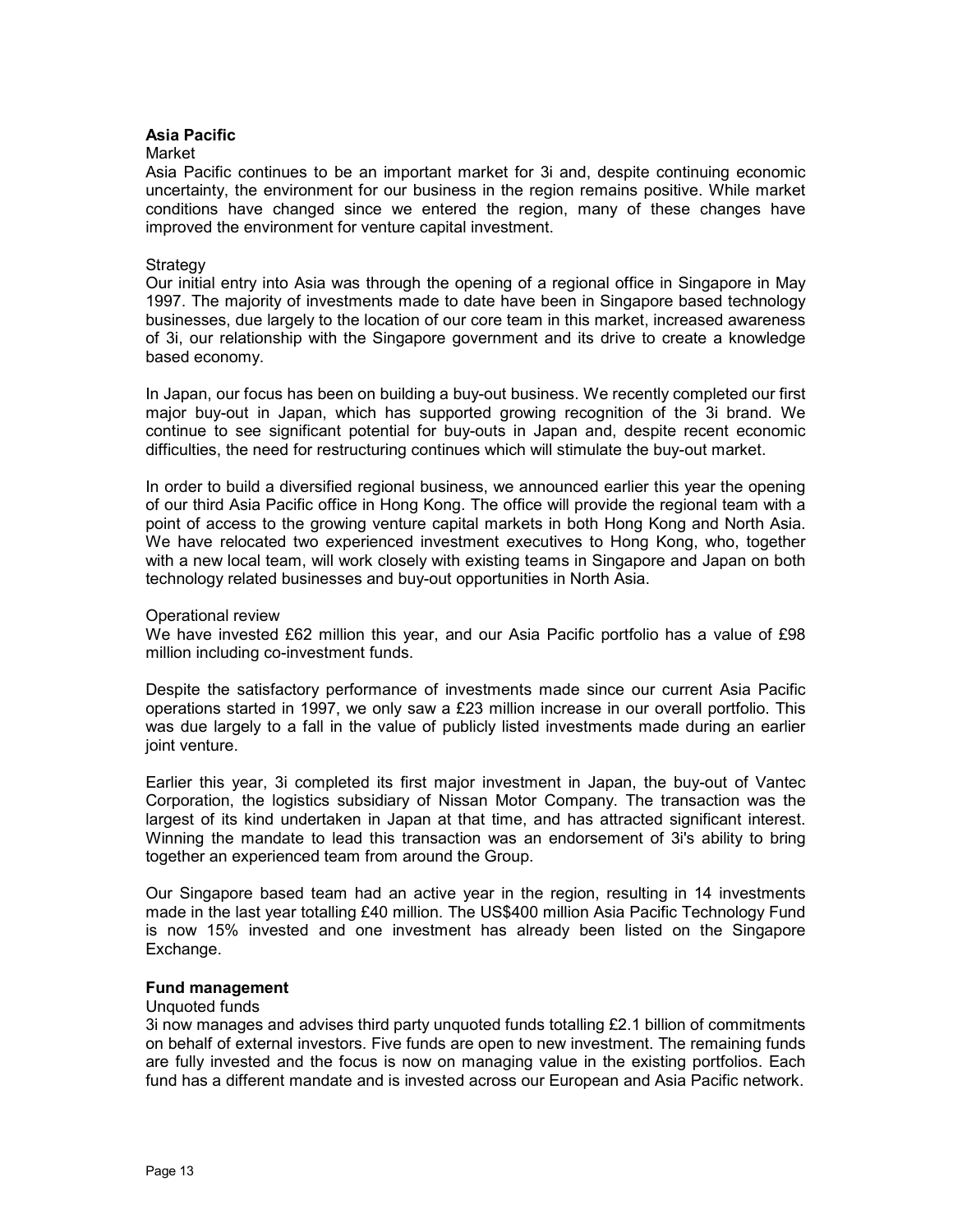Following substantial fundraising in 1999/2000 we did not require any major new fundraising activity during the year. The change in funds under management has arisen in part because of the acquisition of SFK in Finland, and an increase in amounts committed by investors to our UK managed funds, offset by distributions and value movements.

Our unquoted funds are typically invested on a 50:50 basis alongside 3i's own capital thereby enabling us to make larger investments and manage larger shareholdings than we would otherwise be able to do. This activity generated fee income of £41 million for the year. The fee income and profit share from these funds enable us to enhance our own investment returns and in recent years have made a substantial financial contribution to the Group's revenue profit.

## Quoted funds

3i Asset Management is a team dedicated to managing the Group's own portfolio of quoted assets (largely built from the IPO of our previously unquoted investments) as well as £0.9 billion of third party quoted funds. These comprise the Group's own pension fund and four quoted investment companies. These are 3i Smaller Quoted Companies Trust and 3i UK Select, which focus on smaller UK companies and on larger UK stocks respectively, 3i Bioscience Investment Trust which invests in life science and healthcare companies and 3i European Technology Trust which invests in quoted companies across Europe which have a significant focus on technology oriented activities, excluding life sciences.

3i Asset Management's objectives are to optimise the value that we derive from our IPO successes and to utilise the skillbase that we have through managing specialist external funds in areas that are of direct relevance to 3i's core business. Asset Management generated substantially increased fee income of £9 million this year.

Overall we are committed to building our fund management business in areas that both enhance 3i's financial returns and add value to our core investment business.

## **Corporate social responsibility**

3i is committed to being a responsible member of the communities in which it operates and has corporate standards and values in place to guide employees' conduct. The Board as a whole is accountable for the Group's ethical policy.

## The environment

3i is committed to acting as a responsible company and investor in relation to environmental issues. A Board member is accountable for the Group's environmental policies. As a member of Business in the Environment, 3i participates in the Index of Corporate Environmental Engagement and Performance of the FTSE 100 companies since its inception five years ago. The Group measures energy and resource usage where practical and monitors performance against benchmarks. The outcome is regularly reported to the Board. We have introduced procedures to reduce the use of energy and other resources where this is practical and within our control.

#### Socially responsible investment

The Group attaches priority to being a socially responsible investor and account is taken of environmental, social and ethical issues when making investment decisions. The Group believes it is important to invest in companies whose management acts responsibly on environmental, ethical and social matters.

#### Community involvement

The 3i Charitable Trust makes charitable donations on behalf of 3i and as a member of the Per Cent Club, donations of 0.5% of pre-tax UK revenue profits are made each year by the trust. The trust favours charities that work in the communities in which 3i has offices and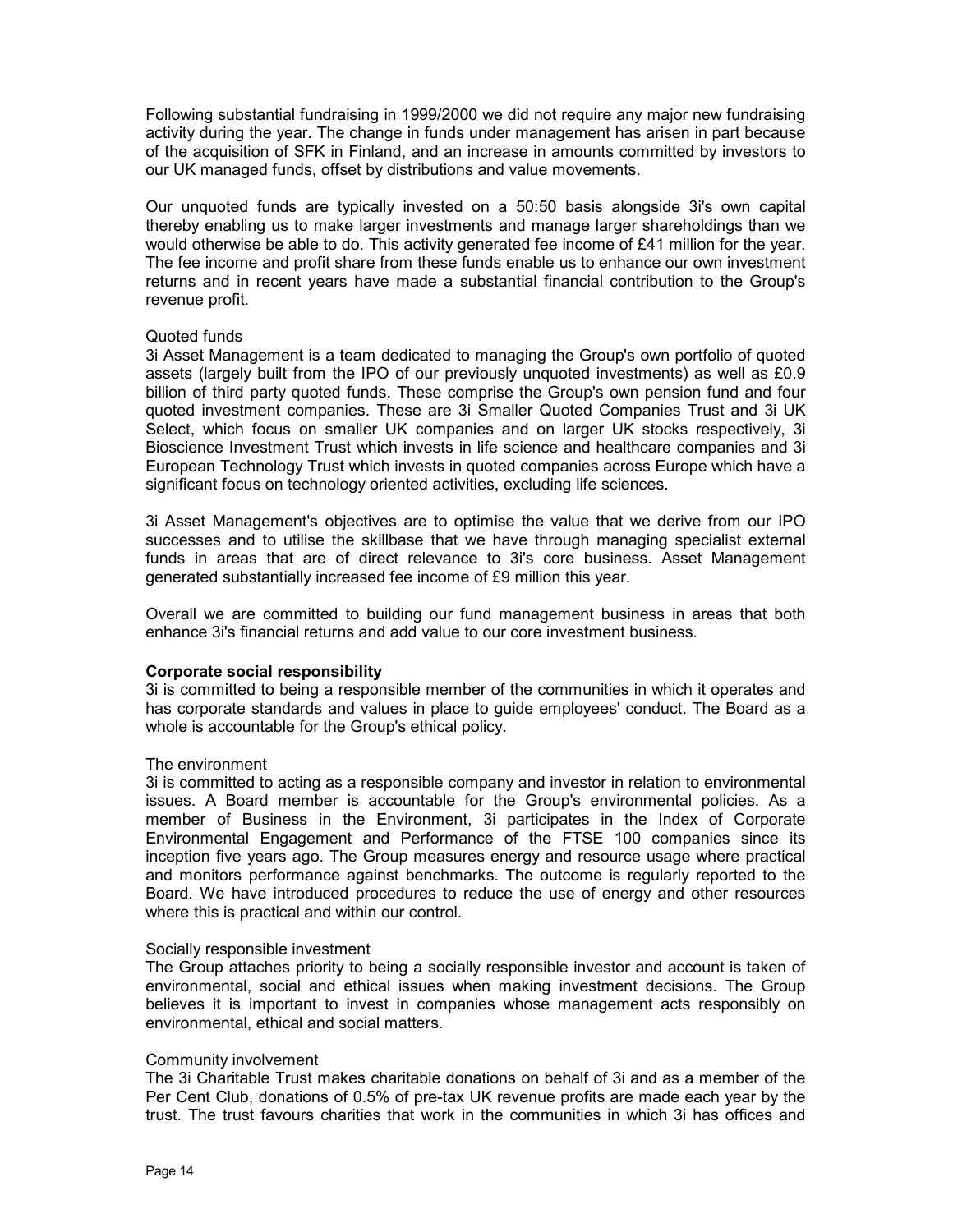charities which 3i staff support. As a financial services business, the Group aims to make contributions that fit with our culture, for example by teaching business courses for young people.

The 3i Charitable Trust also matches pound for pound the fundraising efforts of 3i staff and matches all staff contributions to the Give As You Earn Scheme. This year about 20% of the trust's donations went to charities supported by employees. Employee support in many cases is in the form of time as well as cash donations.

In London we support the North Lambeth Day Centre, a drop-in centre for the homeless, as well as the Young Vic, contributing to its New Opportunities Programme. Our long running association with the Royal Academy of Music, sponsoring the Sinfonia Orchestra, also continues.

Japan 2001, a major series of educational cultural events being held this year to foster relations between the UK and Japan, has also benefited with a donation from the trust. 3i will also be sponsoring one major event as part of the programme.

As an international company, 3i aims to be commercial and fair and to maintain its integrity and professionalism in the communities in which it operates.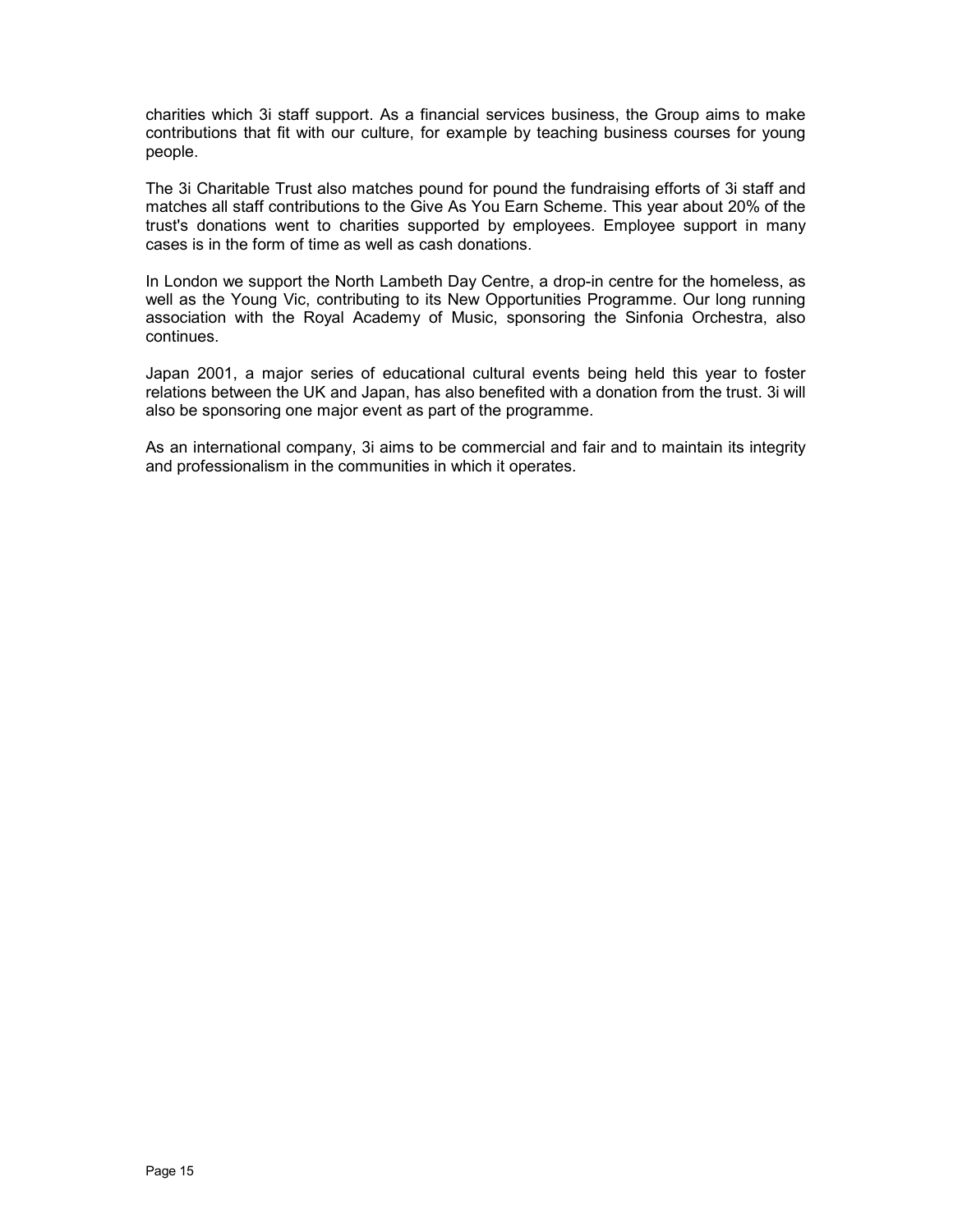#### **Financial review**

3i's total return of  $E(142)$  million, a return of  $(2.7)$ % on opening shareholders funds represents a good performance relative to all major stock market indices.

Total return from technology investments amounted to  $E(62)$  million partly resulting from the fall in technology markets and a more difficult short-term outlook for unquoted companies. Non technology investments produced a return of  $E(80)$  million. These companies have also been affected, but to a lesser extent, by quoted market movements and tougher trading conditions.

Total return from the UK and continental Europe was £81 million and  $E(145)$  million respectively, before a favourable currency adjustment. Our Italian business generated a strong total return of £74 million.

The negative US return of  $E(56)$  million comprises largely the fall in value of quoted US companies whose shares were acquired in exchange for unquoted 3i investments in Europe. In addition, our remaining older joint venture investment portfolio has reduced in value. Our newly established business in the US has performed well and has not suffered a significant reduction in the valuation of investments.

In Asia Pacific, the total return of  $E(63)$  million is largely caused by the fall in valuation of quoted investments held by our long standing joint venture in Japan which reversed last year's gains.

A favourable currency adjustment of £41 million arose mainly from translation gains on the continental European portfolio as a result of sterling's depreciation against the Euro.

#### Revenue profit

Revenue profit before tax was £120 million (2000: £119 million). As expected, underlying income yields continued to fall as investment in non-revenue yielding technology companies has increased. Dividend and interest income of £243 million (2000: £238 million) included £35 million of dividends on the realisation of investments (2000: £26 million). Fees earned rose by 31% to £72 million mainly as a result of an increase in fees earned from managing both quoted and unquoted funds.

Interest on net borrowings was £78 million (2000: £73 million) of which £4 million has been allocated to the capital reserve.

Total administrative costs increased by 26% to £170 million, of which staff costs amounted to £97 million (2000: £84 million). Staff employed increased over the year by 153 to 1,038, with expansion concentrated in our international activities. A full year's costs of our acquisition in Germany in February 2000 has been included for the first time, as well as costs relating to acquisitions this year in Austria and Finland.

As reported in the interim statement, the balance of returns between capital and revenue profits is expected to move in favour of capital returns due to higher technology investment. Accordingly the proportion of expenses allocated to the capital reserve has increased from 70% to 80%. This results in an increase in expenses allocated to capital from £33 million last year to £49 million this year.

Net costs (total costs less fee income) as a percentage of shareholders' funds have increased from 1.6% last year to 2.0%, despite fee income increasing proportionately more than costs.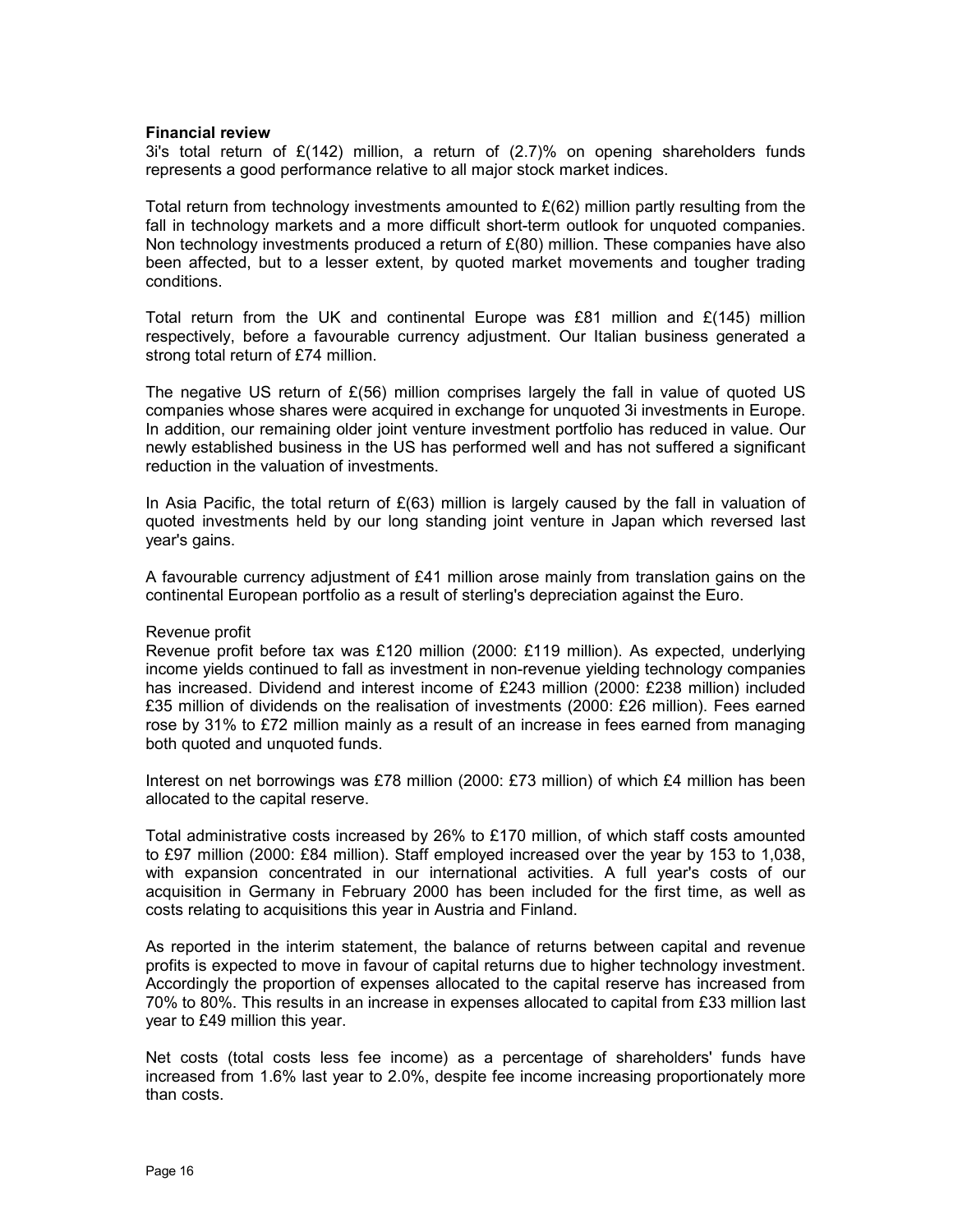#### Realised capital profits

We achieved a high level of realisations in the year. Net realised profits (after deduction of realised losses) increased to £453 million (2000: £350 million).

Equity proceeds amounted to £1,308 million, up £486 million. During the first half of the year, we sold a significant proportion of the quoted portfolio to take advantage of favourable stock market conditions.

There were 38 IPOs in the year, 33 of which were from the technology portfolio. The disposal of equity investments that achieved an IPO in the year contributed £341 million of proceeds and £267 million of realised profit. We also achieved good trade sales and other realisations, which generated equity proceeds of £475 million. Realisations were strong in both the UK and continental Europe. Overall, 19% of the equity portfolio was realised at an uplift over opening valuation of 63%. Realisations from our quoted portfolio would have been higher but for the effect of lock-ups on new IPOs, 3i's policy of adopting a responsible approach to shareholdings in newly quoted companies, falling stock markets and reduced liquidity.

As a result of the more difficult market conditions in some sectors, losses on the failure of investments increased from £54 million last year to £113 million.

#### Unrealised value movement

There was a net reduction of  $E(676)$  million in the valuation of the portfolio compared with value growth of £1,167 million last year. The main driver of the reduction in value has been the fall in share prices of technology investments during the period. However, investments which achieved an IPO during the year contributed £196 million to value growth as most were valued at cost at 31 March 2000.

There was also a net reduction of £238 million in the valuation of the unquoted portfolio held throughout the year compared with value growth of £252 million last year. Included within this amount is a reduction in valuation of £317 million in respect of companies we consider may fail, compared with an equivalent amount of £205 million last year. Price earnings ratios used to value the unquoted portfolio have fallen from 10.1 to 9.7. Where investee companies' earnings have been used as the basis of valuations at both 31 March 2001 and 31 March 2000, those earnings have risen by 7% in aggregate.

## **Taxation**

Profits on the realisations of investments held by 3i Group plc are not subject to UK taxation because of its investment trust status. Tax charges for the year comprise withholding tax on foreign income and taxes borne by Group undertakings outside the UK.

#### Investment

We invested £1,972 million, 43% more than last year. Almost 50% was invested outside the UK with continental Europe accounting for £770 million (2000: £422 million). Investment in Germany grew by 132% to £301 million. Investment in the US and Asia Pacific also grew strongly to £134 million and £62 million respectively. Overall, about 56% of investment was in technology companies including technology buy-outs with the remainder spread across other industry sectors. We concentrated on larger buy-outs and growth capital opportunities, while still focusing on those smaller investments where we believe the absolute level of return will be high.

#### **Acquisitions**

In June, we acquired SFK, one of Finland's leading venture capital investors for a consideration of £7 million. We also established 3i Austria in October through the acquisition of Bank Austria TFV for a consideration of £8 million and the purchase of the assets it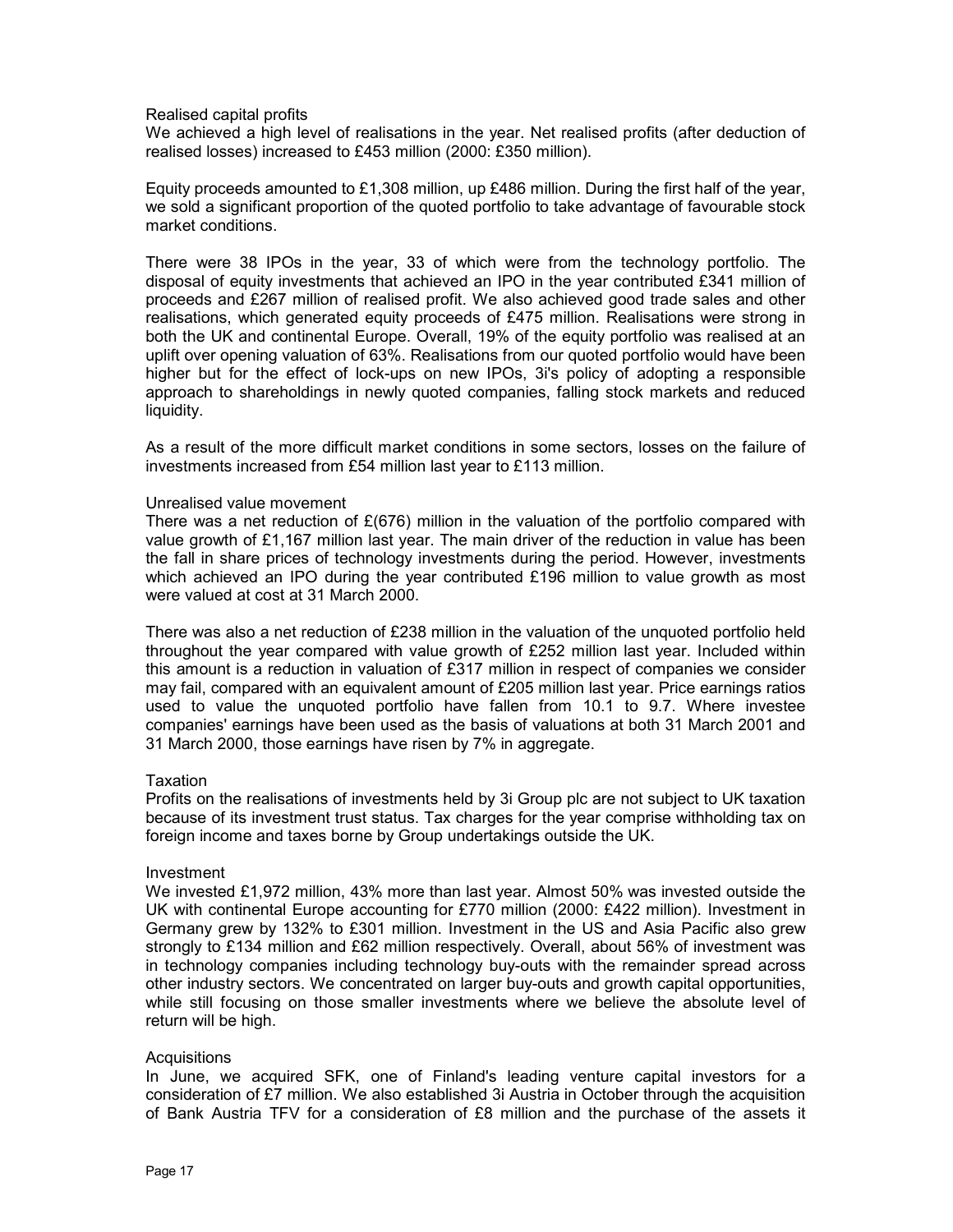managed for a consideration of £39 million. Goodwill of £13 million arose on these acquisitions. Since the year end, 3i, together with a partner, Ratos AB, have acquired Atle AB, a public company in Sweden and a leading venture capital investor. 3i's share of the consideration is £363 million, payable in cash.

#### Balance sheet and cash flow

At 31 March 2001, the Group's portfolio was valued at £6.0 billion, 3% lower than last year. This is primarily because of the fall in valuation of quoted technology investments as well as the disposal of a significant proportion of the quoted portfolio. As a result, quoted investments represent 19% of the portfolio at 31 March 2001 (2000: 27%). There was a net cash inflow of £86 million as, although investment (excluding unquoted funds) increased by 43% to £1.5 billion, there was also an even larger increase in total return flow from realisations to £1.6 billion. Gearing has fallen from 23% last year to 22% at 31 March 2001. Cash of £340 million was drawndown before the year end and was subsequently used to fund the acquisition of Atle AB. The Group has a strong balance sheet and the capacity to continue to invest in attractive opportunities.

## Regulation of the Group

During March 2001, the Group reorganised its financial services regulation. It is now regulated for "conduct of business" purposes by the Securities and Futures Authority whereas previously it was regulated by the Financial Services Authority (FSA). The FSA remains the lead regulator as a result of 3i Group plc's status as an authorised institution under the Banking Act 1987. 3i plc, a Group company, surrendered its banking licence during the period.

#### Risk management

3i has a comprehensive framework to manage the risks that are inherent in its business. The main risks comprise treasury risk, investment risk, economic risk and people risk.

#### Treasury risk management

The overall funding objective continues to be that each category of investment asset is broadly matched with liabilities and shareholders' funds with corresponding characteristics in terms of risk and maturity. This overall objective continued to be met during the year to 31 March 2001.

All assets and liabilities are held for non-trading purposes and as a result the Group does not have a trading book. The Group does not trade in derivatives and does not enter into transactions of either a speculative nature or unrelated to the Group's investment activities. Derivatives are used to manage the risks arising from the Group's investment activities.

The main funding risks faced by the Group are interest rate risk and exchange rate risk. The level of these risks is mitigated by the overall objective and the Board regularly reviews and approves policies on the approach to each of these risks.

3i's policy on exchange rate risk is not generally to hedge its overall portfolio in continental Europe or the US. In line with its funding policy, approximately 25% of those assets are funded by borrowings in local currency and as a result a partial hedge exists. 3i's largest exposure is £1.2 billion in respect of net assets in continental Europe. The level of exposure to exchange rate risk is reviewed on a periodic basis.

Day to day management of treasury activities is delegated to executive Directors and the Group Treasurer. Regular reports on the Group's funding position have been considered during the year by the Board. There has been no change during the year or since the year end to the major funding risks faced by the Group, or to the Group's approach to such risks.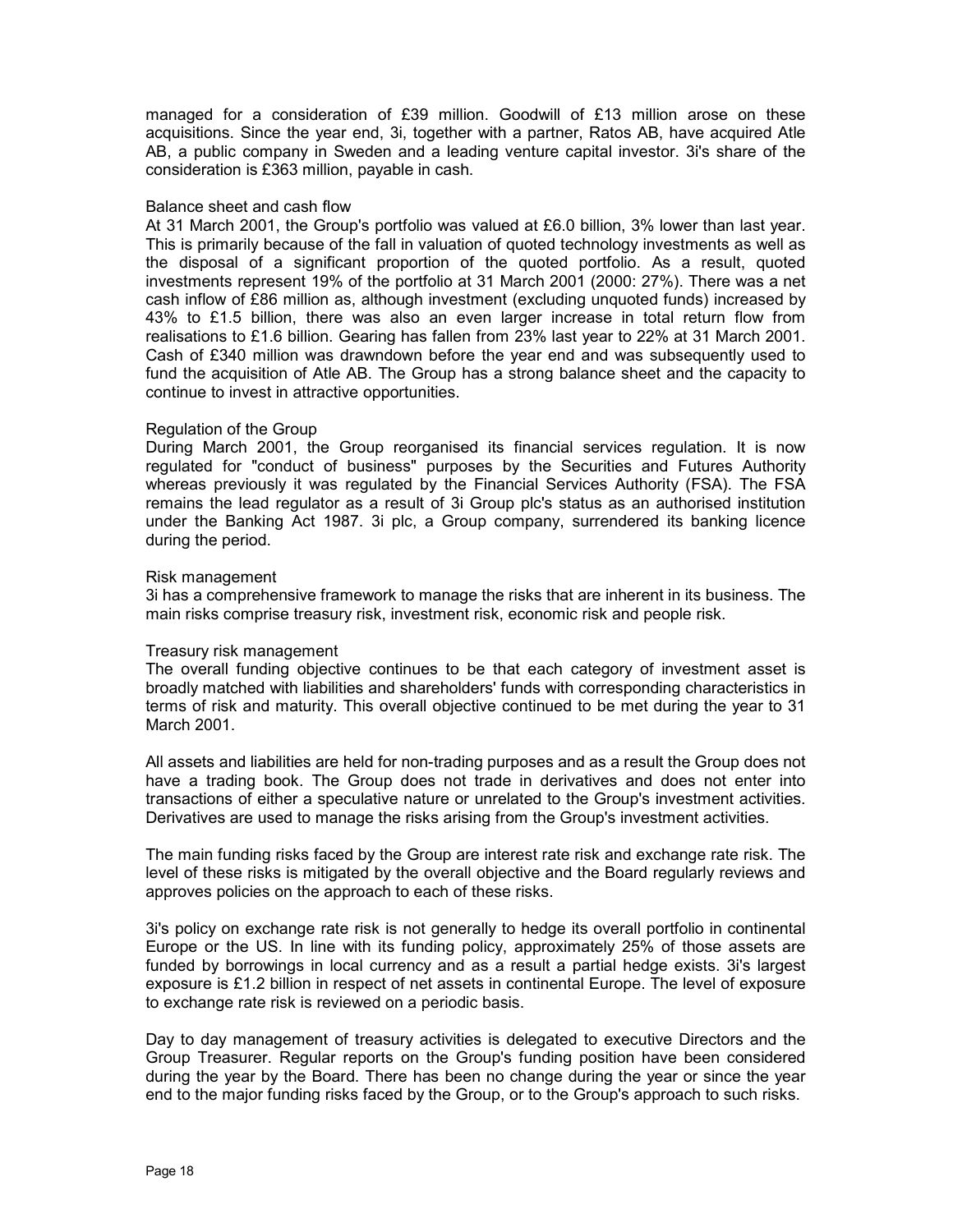## Investment risk

This includes investing in companies that may not perform as expected, being over exposed to one sector of the economy and the portfolio valuation being partly based on stock market valuations.

3i's investment criteria focus on management ability and market potential. Investment appraisal and due diligence is undertaken in a rigorous manner by drawing on our international network and experts in individual industry sectors. Proposed investments over £5 million are presented to the Group's Investment Committee, a committee of senior management including executive Directors.

3i invests in all sectors of the economy. Management periodically reviews the portfolio, which is well diversified by industry sector, to ensure that there is no undue exposure to any one sector.

The valuation of a large proportion of 3i's equity portfolio is based on stock market valuations for the relevant industry sector. Quoted investments are valued using the market price at the balance sheet date. About 37% of the unquoted equity portfolio is valued using stock market price earnings ratios for the relevant industry sector discounted for non marketability. Accordingly, stock market valuations for individual sectors are an important factor in determining the valuation of 3i's portfolio and the total return.

There are regular reviews of holdings in quoted equities and exposure to individual sectors in order to monitor the level of risk and mitigate exposure where appropriate. In particular, the level of future funding of technology companies is kept under review. However, it is not possible to protect against the risks of a downturn in stock markets generally or in any specific sector.

Accordingly, the valuation of 3i's portfolio and opportunities for realisation depend on stock market conditions and the buoyancy of the wider mergers and acquisitions market.

## Economic risk

3i invests mainly in European companies but continues to develop its operations in the US and Asia Pacific. However, the majority of investment is still in UK companies and there is an element of exposure to the UK economic cycle. To mitigate this, 3i has invested in different sectors of the UK economy with different economic cycles. In addition, an increasing proportion of assets is invested in continental Europe and in the US and Asia Pacific, which may have different economic cycles.

#### People risk

The ability to recruit, develop and retain capable people is of fundamental importance to achieving our strategic objectives. We operate in a competitive industry and aim to remunerate our staff in line with best practice and to provide superior development opportunities.

#### Summary

3i has achieved a good relative financial performance and has maintained a strong balance sheet.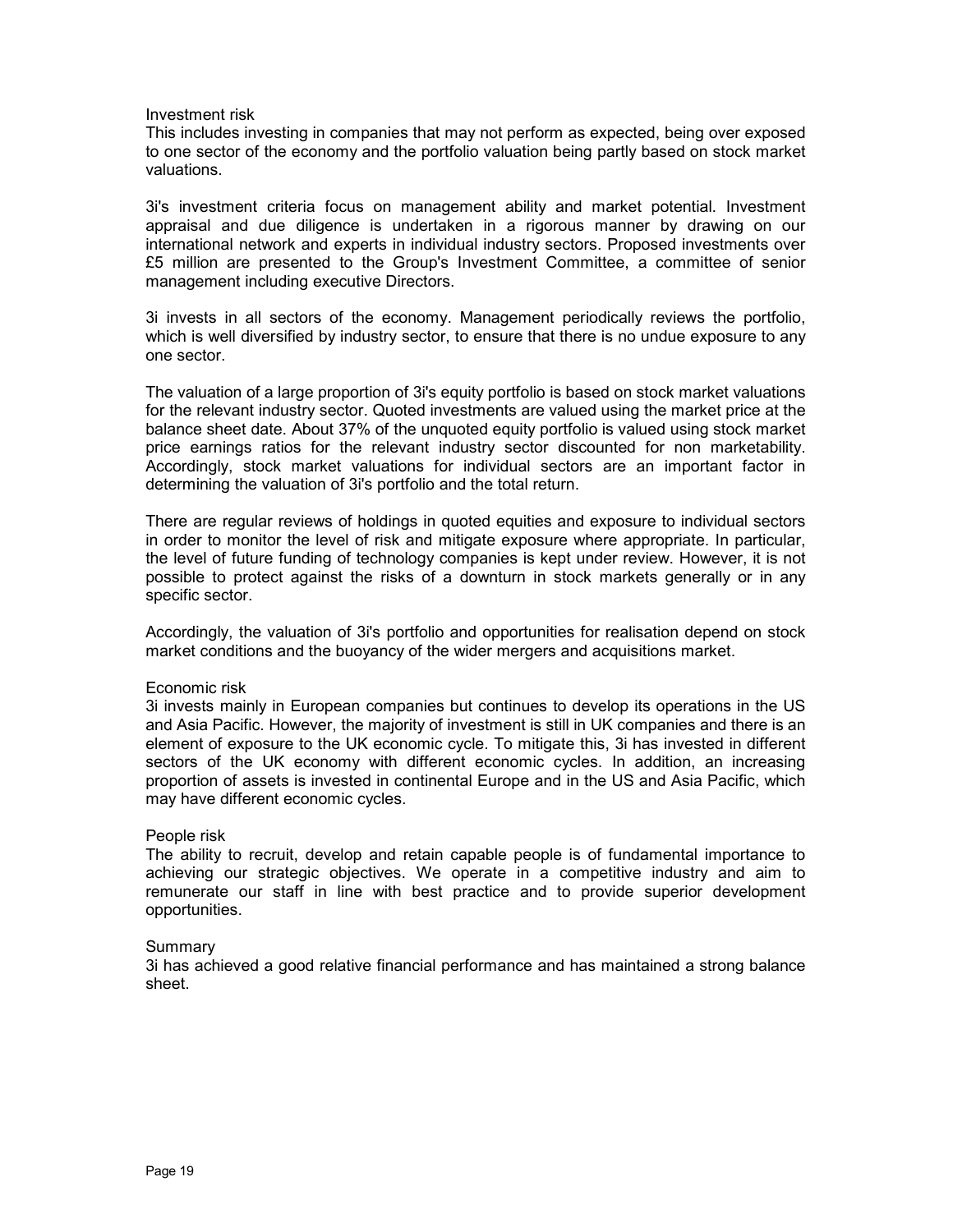## **Financial Review - Highlights**

| Total return (£m)                               | 2001  | 2000  |
|-------------------------------------------------|-------|-------|
| Revenue profit before tax                       | 120   | 119   |
| Net realised capital profits                    | 453   | 350   |
| Unrealised value growth                         | (676) | 1,167 |
| Tax and other                                   | (39)  | (57)  |
| Total return for the Group                      | (142) | 1,579 |
| Total return by geography (£m)                  | 2001  | 2000  |
| UK                                              | 81    | 1,302 |
| <b>Continental Europe</b>                       | (145) | 221   |
| US                                              | (56)  | 41    |
| Asia Pacific                                    | (63)  | 68    |
| Currency adjustment                             | 41    | (53)  |
| Total return for the Group                      | (142) | 1,579 |
| <b>Realisations</b>                             | 2001  | 2000  |
| Total net realised profits (£m)                 | 453   | 350   |
| Equity proceeds (£m)                            | 1,308 | 822   |
| Uplift over opening equity valuation (%)        | 63    | 83    |
| Percentage of opening equity portfolio sold (%) | 19    | 17    |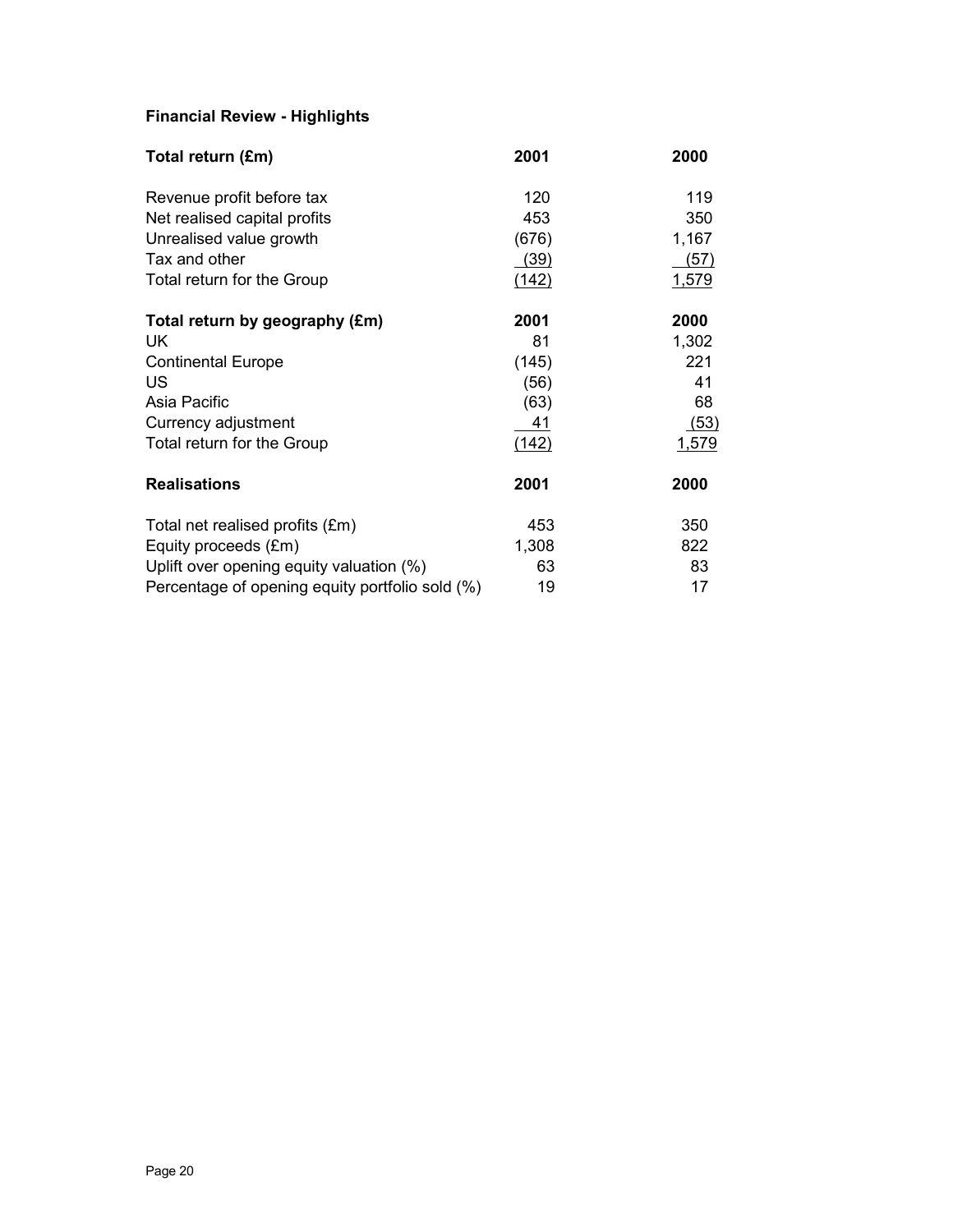| Share and Ioan portfolio (£m) | 2001  | 2000  |
|-------------------------------|-------|-------|
| Listed equity                 | 818   | 1,103 |
| Secondary market quoted       | 266   | 483   |
| Unquoted equity               | 2,765 | 2,499 |
| Loan investments              | 1,522 | 1,292 |
| Fixed income shares           | 434   | 593   |
| Total                         | 5,805 | 5,970 |

| Investment                |       | <b>Unquoted</b> |              |           |       | <b>Unquoted</b> |              |      |
|---------------------------|-------|-----------------|--------------|-----------|-------|-----------------|--------------|------|
|                           | 3i    | funds           | <b>Total</b> |           | 3i    | funds           | <b>Total</b> |      |
|                           | 2001  | 2001            | 2001         | 2001      | 2000  | 2000            | 2000         | 2000 |
|                           | £m    | £m              | £m           | No        | £m    | £m              | £m           | No   |
| UK                        | 786   | 220             | 1,006        | 328       | 705   | 189             | 894          | 354  |
| <b>Continental Europe</b> | 560   | 210             | 770          | 354       | 306   | 116             | 422          | 218  |
| Asia Pacific              | 49    | 13              | 62           | 15        | 31    | 1               | 32           | 11   |
| <b>US</b>                 | 134   |                 | 134          | <u>29</u> | 28    |                 | 28           | 10   |
| Total                     | 1,529 | 443             | 1,972        | 726       | 1,070 | 306             | 1,376        | 593  |

**Michael Queen, Finance Director** 16 May 2001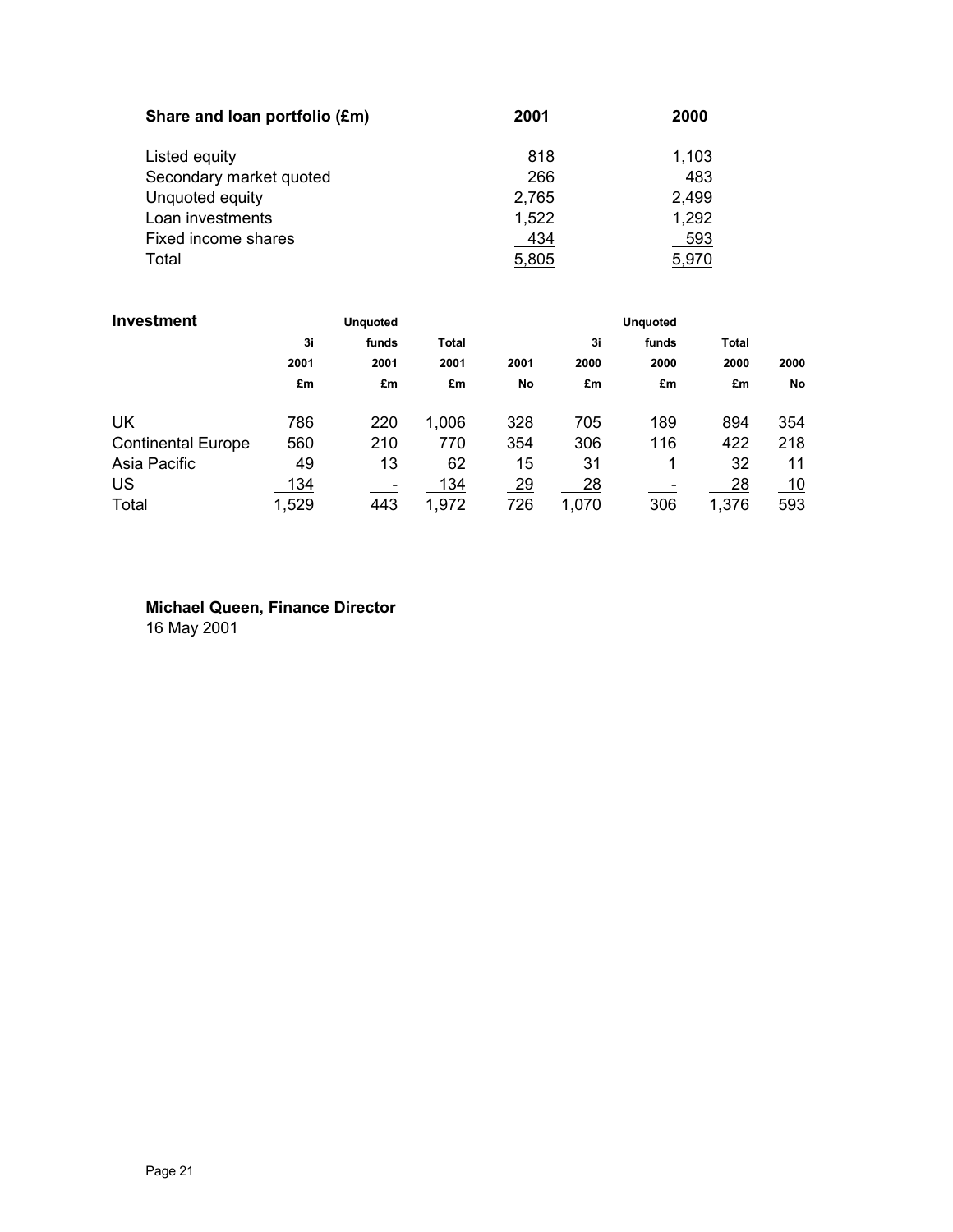## **Consolidated statement of total return**

for the year to 31 March 2001

|                                                               | Revenue           | Capital    | Total                    | Revenue    | Capital    | Total             |
|---------------------------------------------------------------|-------------------|------------|--------------------------|------------|------------|-------------------|
|                                                               | 2001<br>£m        | 2001<br>£m | 2001<br>£m               | 2000<br>£m | 2000<br>£m | 2000<br>£m        |
| <b>Capital profits</b>                                        |                   |            |                          |            |            |                   |
| Net realised profits over opening valuation                   |                   | 453        | 453                      |            | 350        | 350               |
| Net unrealised value movement in the year                     |                   | (676)      | (676)                    |            | 1,167      | 1,167             |
|                                                               |                   | (223)      | (223)                    |            | 1,517      | 1,517             |
| Total operating income before interest payable                | 358               |            | 358                      | 325        |            | 325               |
| Interest payable                                              | (117)             | (4)        | (121)                    | (104)      | (1)        | (105)             |
|                                                               | 241               | (227)      | 14                       | 221        | 1,516      | 1,737             |
| <b>Administrative expenses</b>                                | (121)             | (49)       | (170)                    | (102)      | (33)       | (135)             |
| Amortisation of goodwill                                      |                   | (18)       | (18)                     |            | (2)        | (2)               |
| Return before tax and currency translation adjustment         | 120               | (294)      | (174)                    | 119        | 1,481      | 1.600             |
| Tax                                                           | (4)               | 19         | 15                       | (4)        | (13)       | (17)              |
| Return for the year before currency translation<br>adjustment | 116               | (275)      | (159)                    | 115        | 1,468      | 1.583             |
| <b>Currency translation adjustment</b>                        |                   | 17         | 17                       | 4          | (8)        | (4)               |
| <b>Total return</b>                                           | 116               | (258)      | (142)                    | 119        | 1,460      | 1,579             |
| Total return per share                                        |                   |            |                          |            |            |                   |
| Basic (pence)                                                 | 19.1 <sub>p</sub> | (42.5)p    | (23.4)p                  | 19.9p      | 244.1p     | 264.0p            |
| <b>Diluted (pence)</b>                                        | 18.9p             | (42.0)p    | (23.1)p                  | 19.7p      | 241.7p     | 261.4p            |
| Reconciliation of movement in shareholders' funds             |                   |            | <b>The Group</b><br>2001 |            |            | The Group<br>2000 |
| <b>Opening balance</b>                                        |                   |            | £m<br>5,174              |            |            | £m<br>3,604       |
| Revenue return                                                |                   |            | 116                      |            |            | 119               |
|                                                               |                   |            |                          |            |            |                   |
| Capital return<br><b>Total return</b>                         |                   |            | (258)                    |            |            | 1,460             |
|                                                               |                   |            | (142)                    |            |            | 1,579             |
| <b>Dividends</b>                                              |                   |            | (78)                     |            |            | (72)              |
| Proceeds of issues of shares                                  |                   |            | 19                       |            |            | 63                |
| Movement in the year                                          |                   |            | (201)                    |            |            | 1,570             |
| <b>Closing balance</b>                                        |                   |            | 4,973                    |            |            | 5,174             |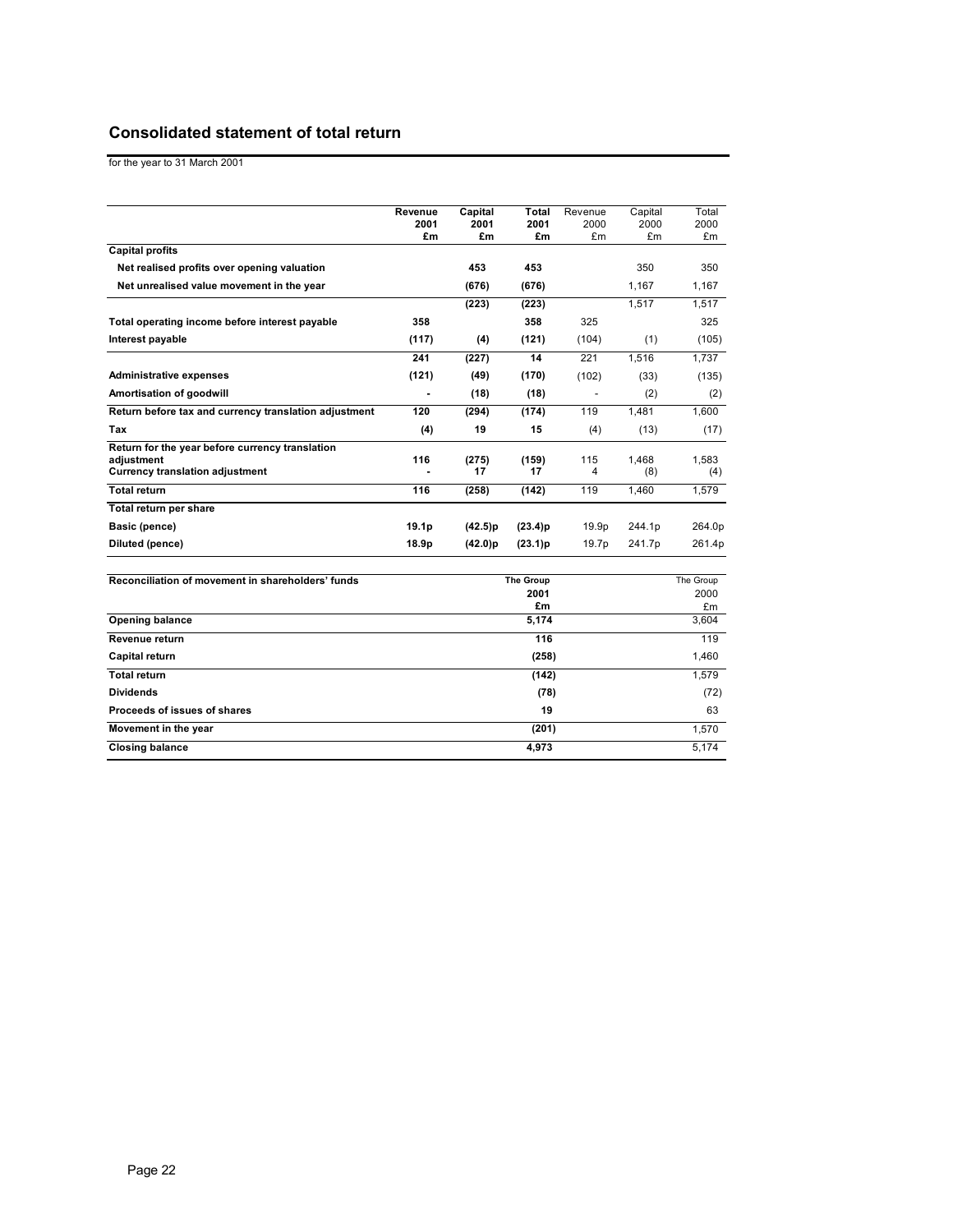## **Consolidated revenue statement**

for the year to 31 March 2001

|                                                                               | 2001         | 2000              |
|-------------------------------------------------------------------------------|--------------|-------------------|
|                                                                               | £m           | £m                |
| Interest receivable                                                           |              |                   |
| Interest receivable and similar income arising from debt securities and other |              |                   |
| fixed income securities held as financial fixed asset investments             |              |                   |
| Interest receivable on loan investments                                       | 99           | 87                |
| Fixed rate dividends                                                          | 21           | 34                |
|                                                                               | 120          | 121               |
| Other interest receivable and similar income                                  | 43           | 31                |
|                                                                               | 163          | 152               |
| Interest payable                                                              | (117)        | (104)             |
| Net interest income                                                           | 46           | 48                |
| Dividend income from equity shares                                            | 123          | 117               |
| Share of net losses of joint ventures                                         | (2)          | (1)               |
| Fees receivable                                                               | 72           | 55                |
| Other operating income                                                        | $\mathbf{2}$ | $\overline{2}$    |
| Total operating income                                                        | 241          | 221               |
| Administrative expenses and depreciation                                      | (121)        | (102)             |
| Profit on ordinary activities before tax                                      | 120          | 119               |
| Tax on profit on ordinary activities                                          | (4)          | (4)               |
| Profit for the year                                                           | 116          | 115               |
| <b>Dividends</b>                                                              |              |                   |
| Interim (4.9p per share paid, 2000: 4.6p per share paid)                      | (29)         | (27)              |
| Final (8.1p per share proposed, 2000: 7.6p per share paid)                    | (49)         | (45)              |
| Profit retained for the year                                                  | 38           | 43                |
| Earnings per share                                                            |              |                   |
| Basic (pence)                                                                 | 19.2p        | 19.3 <sub>p</sub> |
| Diluted (pence)                                                               | 18.9p        | 19.1 <sub>p</sub> |

There is no material difference between the reported revenue and the revenue on an unmodified historical cost basis.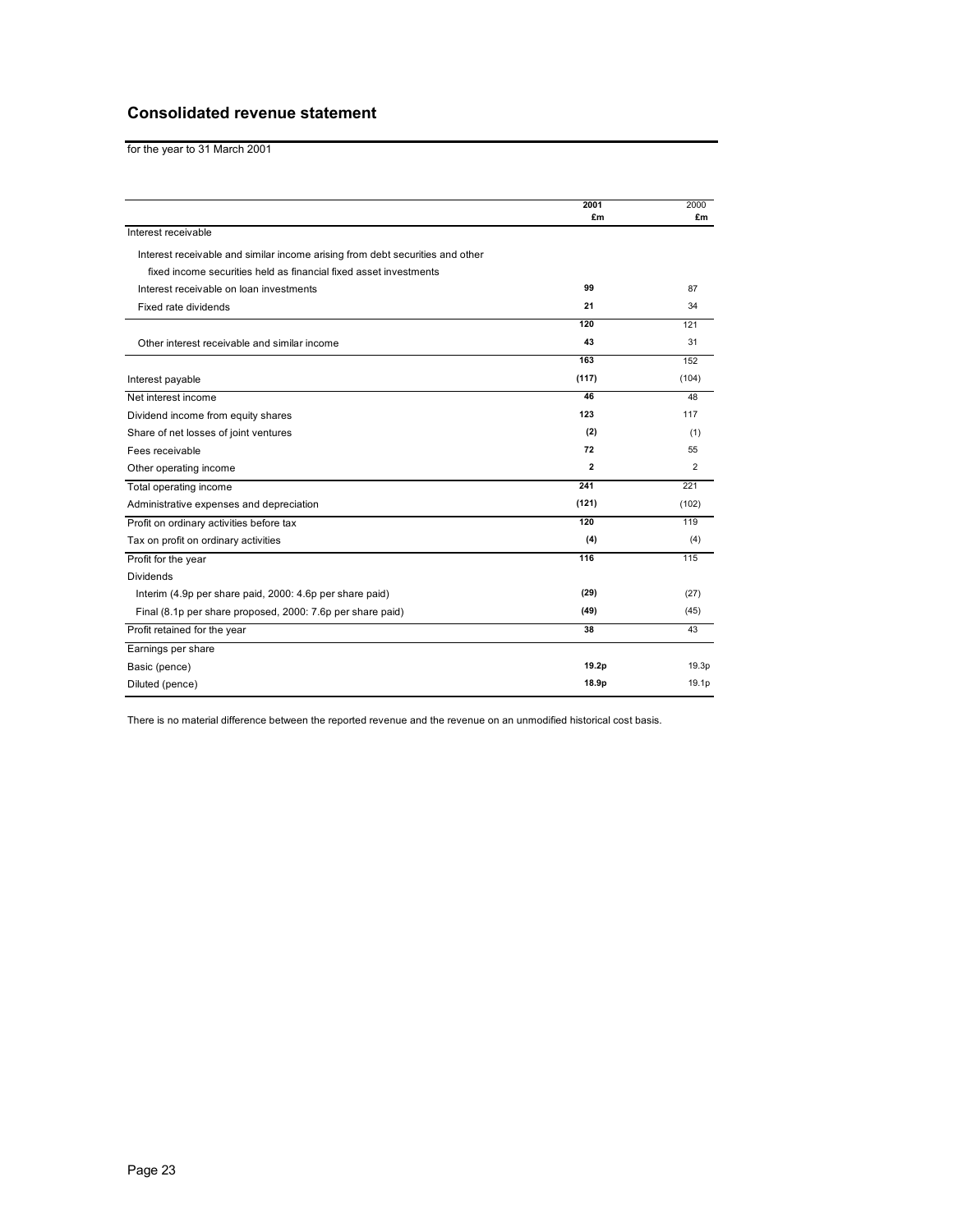## **Consolidated balance sheet**

as at 31 March 2001

|                                                                                                | 2001  | 2001    | 2000  | 2000         |
|------------------------------------------------------------------------------------------------|-------|---------|-------|--------------|
| Assets                                                                                         | £m    | £m<br>1 | £m    | £m           |
| Treasury bills and other eligible bills                                                        |       |         |       |              |
| Loans and advances to banks                                                                    |       | 890     |       | 478          |
| Debt securities held for treasury purposes                                                     |       | 201     |       | 191          |
| Debt securities and other fixed income securities<br>held as financial fixed asset investments |       |         |       |              |
| Loan investments                                                                               | 1,522 |         | 1,292 |              |
| Fixed income shares                                                                            | 434   |         | 594   |              |
|                                                                                                | 1,956 |         | 1,886 |              |
| Equity shares                                                                                  |       |         |       |              |
| Listed                                                                                         | 971   |         | 1,304 |              |
| Unlisted                                                                                       | 3,030 |         | 2,982 |              |
|                                                                                                | 4,001 |         | 4,286 |              |
|                                                                                                |       | 5,957   |       | 6,172        |
| Interests in joint ventures                                                                    |       |         |       |              |
| Share of gross assets                                                                          | 46    |         | 122   |              |
| Share of gross liabilities                                                                     |       |         |       |              |
|                                                                                                |       | 46      |       | 122          |
| Intangible fixed assets                                                                        |       |         |       |              |
| Goodwill                                                                                       |       | 74      |       | 76           |
|                                                                                                |       | 60      |       | 53           |
| Tangible fixed assets                                                                          |       | 56      |       | 48           |
| Own shares                                                                                     |       | 79      |       | 81           |
| Other assets                                                                                   |       | 75      |       | 68           |
| Prepayments and accrued income                                                                 |       |         |       |              |
| Total assets                                                                                   |       | 7,439   |       | 7,289        |
|                                                                                                |       |         |       |              |
| Liabilities                                                                                    |       |         |       |              |
| Deposits by banks                                                                              |       | 617     |       | 190          |
| Debt securities in issue                                                                       |       | 1,503   |       | 1,613        |
| Other liabilities                                                                              |       | 58      |       | 69           |
| Accruals and deferred income                                                                   |       | 210     |       | 187          |
| Provisions for liabilities and charges                                                         |       |         |       |              |
| Deferred tax                                                                                   |       | 8       |       | 23           |
| Subordinated liabilities                                                                       |       | 70      |       | 33           |
|                                                                                                |       | 2,466   |       | 2,115        |
| Called up share capital                                                                        |       | 304     |       | 302          |
| Share premium account                                                                          |       | 333     |       | 316          |
| Capital redemption reserve                                                                     |       | 1       |       | $\mathbf{1}$ |
| Capital reserve                                                                                |       | 4,083   |       | 4,341        |
| Revenue reserve                                                                                |       | 252     |       | 214          |
| Equity shareholders' funds                                                                     |       | 4,973   |       | 5,174        |
| <b>Total liabilities</b>                                                                       |       | 7,439   |       | 7,289        |
| Memorandum items                                                                               |       |         |       |              |
| <b>Contingent liabilities</b>                                                                  |       |         |       |              |
| Guarantees and assets pledged as collateral security                                           |       | 19      |       | 16           |
| Commitments                                                                                    |       | 452     |       | 350          |
|                                                                                                |       |         |       |              |

**Approved by the Board** 

**Sir George Russell CBE Brian Larcombe Directors 16 May 2001**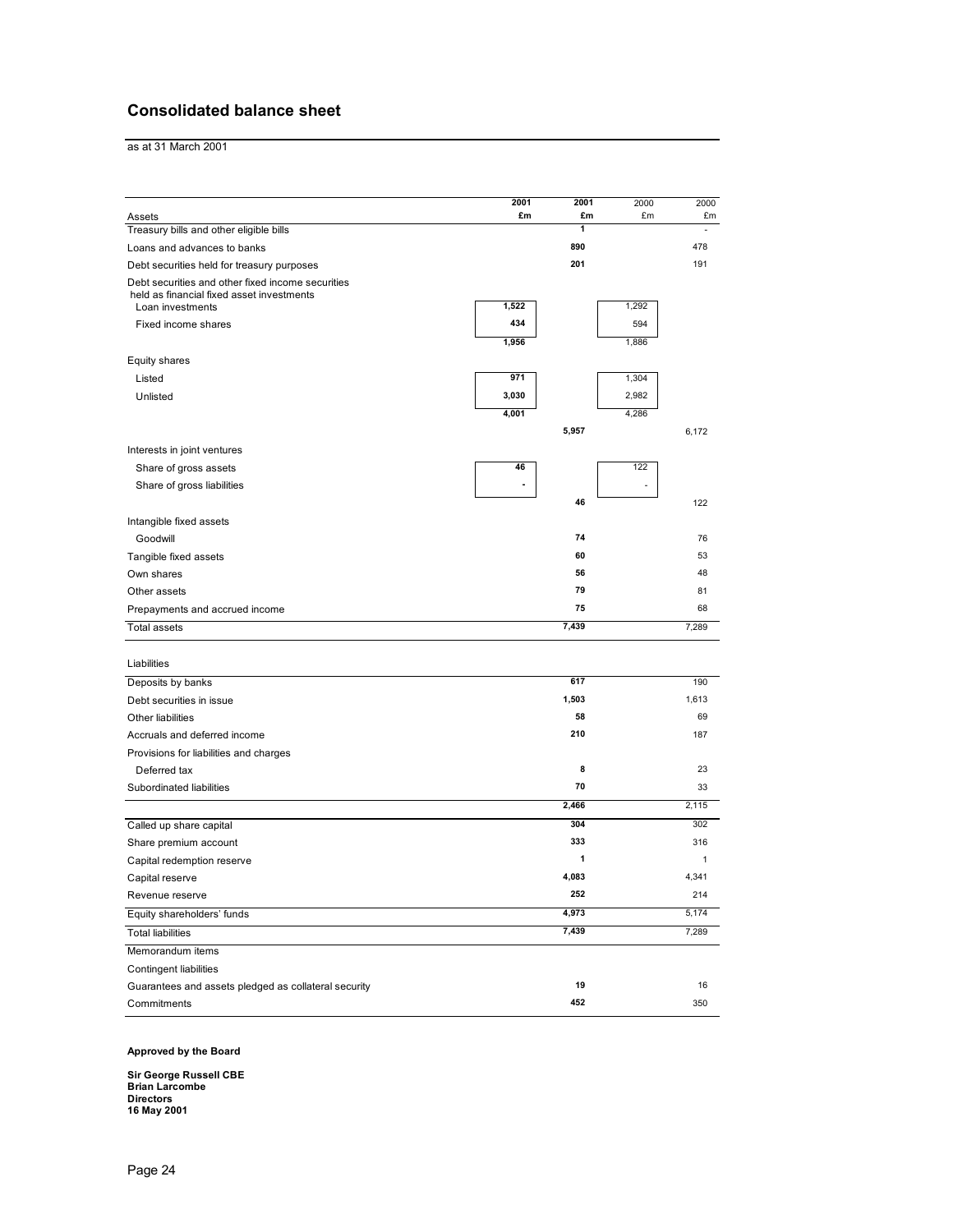## **Consolidated cash flow statement**

for the year to 31 March 2001

|                                                                                                                                                  | 2001           | 2000           |
|--------------------------------------------------------------------------------------------------------------------------------------------------|----------------|----------------|
|                                                                                                                                                  | £m             | £m             |
| Operating activities                                                                                                                             |                |                |
| Interest received and similar income arising from debt securities and other<br>fixed income securities held as financial fixed asset investments | 103            | 114            |
| Other interest received and similar income                                                                                                       | 43             | 35             |
| Interest paid on borrowings                                                                                                                      | (115)          | (103)          |
| Dividends received from equity shares                                                                                                            | 121            | 115            |
| Fees and other net cash receipts                                                                                                                 | 75             | 54             |
| Operating and administrative costs paid                                                                                                          | (94)           | (109)          |
| Net cash inflow from operating activities                                                                                                        | 133            | 106            |
| <b>Taxation received</b>                                                                                                                         | 12             | 19             |
| Capital expenditure and financial investment                                                                                                     |                |                |
| Investment in equity shares, fixed income shares and loans                                                                                       | (1, 541)       | (1, 278)       |
| Sale, repayment or redemption of equity shares, fixed income shares and loan                                                                     |                |                |
| investments                                                                                                                                      | 1,586          | 1.162          |
| Investment administrative expenses                                                                                                               | (49)           | (33)           |
| Investment interest paid                                                                                                                         | (4)            | (1)            |
| Net divestment of joint ventures                                                                                                                 | 23             | $\overline{7}$ |
| Disposal of investment properties                                                                                                                | $\overline{2}$ | 4              |
| Purchase of tangible fixed assets                                                                                                                | (11)           | (11)           |
| Sale of tangible fixed assets                                                                                                                    | $\overline{2}$ | 1              |
| Net cash inflow/(outflow) from capital expenditure and financial investment                                                                      | 8              | (149)          |
| Acquisitions                                                                                                                                     |                |                |
| Acquisition of subsidiary undertakings                                                                                                           | (11)           | (78)           |
| Equity dividends paid                                                                                                                            | (74)           | (69)           |
| Management of liquid resources                                                                                                                   | (378)          | (189)          |
| Net cash (outflow) before financing                                                                                                              | (310)          | (360)          |
| Financing                                                                                                                                        |                |                |
| Debt due within one year                                                                                                                         | (20)           | 9              |
| Debt due after more than one year                                                                                                                | 352            | 309            |
| <b>Issues of shares</b>                                                                                                                          | 18             | 64             |
| Net cash inflow from financing                                                                                                                   | 350            | 382            |
| Increase in cash                                                                                                                                 | 40             | 22             |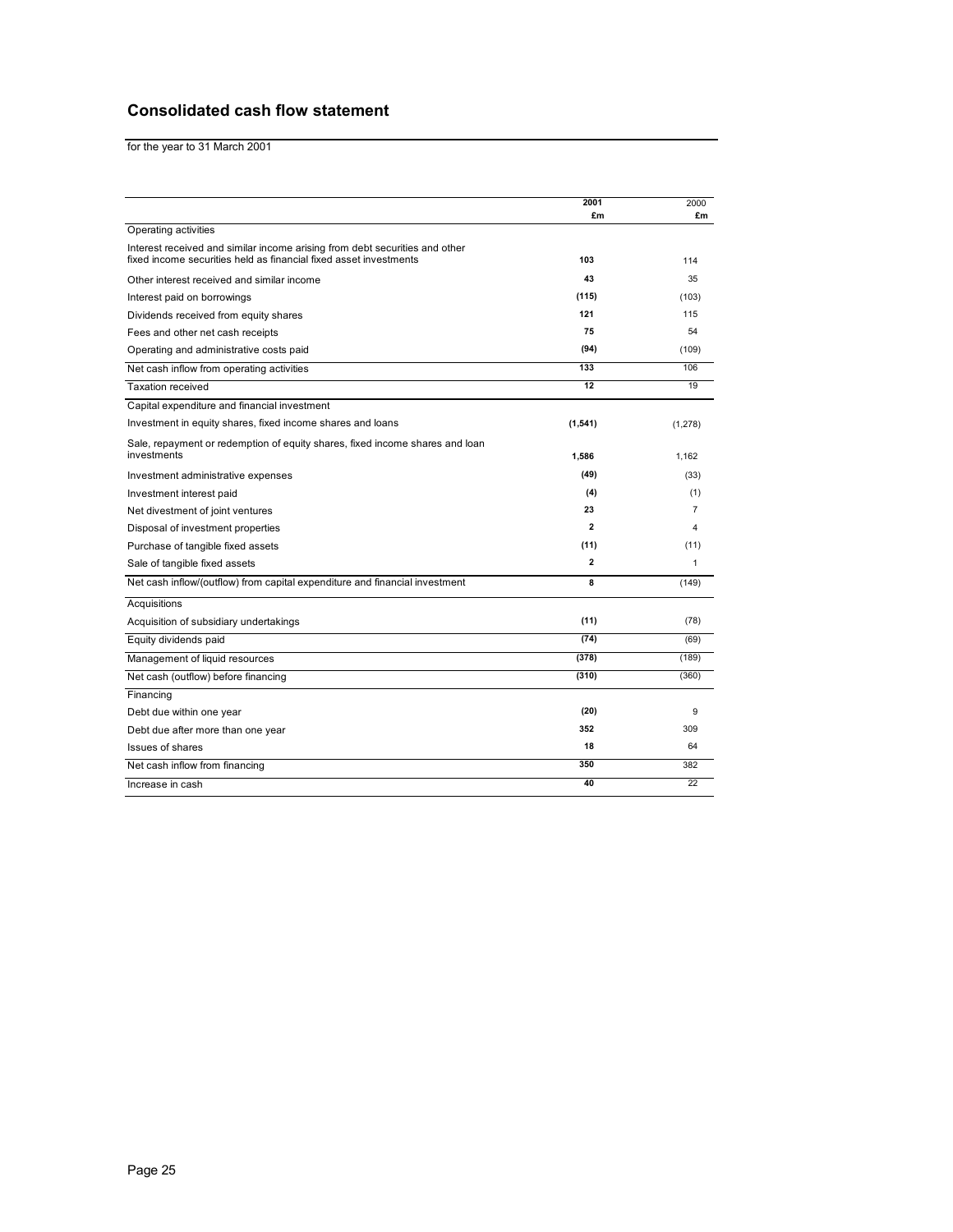## **Notes to the financial statements**

for the year to 31 March 2001

#### **1 Reconciliation of revenue profit before tax to net cash inflow from operating activities**

|                                                                                 | 2001 | 2000 |
|---------------------------------------------------------------------------------|------|------|
|                                                                                 | £m   | £m   |
| Revenue profit before tax                                                       | 120  | 119  |
| Depreciation of equipment and vehicles                                          | 8    | 6    |
| Increase in other assets associated with operating activities                   | (2)  | (13) |
| Tax on investment income included within income from overseas companies         | (2)  | (2)  |
| Increase in prepayments and accrued income associated with operating activities | (7)  | (9)  |
| Increase in accruals and deferred income associated with operating activities   | 14   | 4    |
| Reversal of losses of joint ventures less distributions received                | 2    |      |
| Net cash inflow from operating activities                                       | 133  | 106  |

#### **2 Reconciliation to net debt**

|                                                  | 2001     | 2000     |
|--------------------------------------------------|----------|----------|
|                                                  | £m       | £m       |
| Increase in cash in the year                     | 40       | 22       |
| Cash outflow from management of liquid resources | 378      | 189      |
| Cash (inflow) from debt financing                | (296)    | (309)    |
| Cash (inflow) from subordinated liabilities      | (36)     | (9)      |
| Change in net debt from cash flows               | 86       | (107)    |
| Debt acquired with subsidiary undertakings       | ٠        | (23)     |
| Foreign exchange movements                       | (17)     | (2)      |
| Movement in net debt in the year                 | 69       | (132)    |
| Net debt at start of year                        | (1, 170) | (1,038)  |
| Net debt at end of year                          | (1, 101) | (1, 170) |

#### **3 Analysis of net debt**

|                                                                       |          |                  |          | Other    | 31 March |      |
|-----------------------------------------------------------------------|----------|------------------|----------|----------|----------|------|
|                                                                       | 1 April  | <b>Cash flow</b> | Exchange | non-cash |          |      |
|                                                                       | 2000     |                  |          | movement | changes  | 2001 |
|                                                                       | £m       | £m               | £m       | £m       | £m       |      |
| Cash and deposits repayable on demand                                 | 42       | 40               | 5        | ٠        | 87       |      |
| Treasury bills, other loans, advances and treasury<br>debt securities | 627      | 378              |          |          | 1,005    |      |
| Deposits and debt securities repayable within one<br>year             | (393)    | 20               | (15)     | (275)    | (663)    |      |
| Deposits and debt securities repayable after one year                 | (1, 410) | (316)            | (6)      | 275      | (1, 457) |      |
| Subordinated liabilities                                              | (33)     | (36)             | (1)      | ٠        | (70)     |      |
| Finance leases                                                        | (3)      | ٠                | ٠        | ٠        | (3)      |      |
|                                                                       | (1, 170) | 86               | (17)     | ٠        | (1, 101) |      |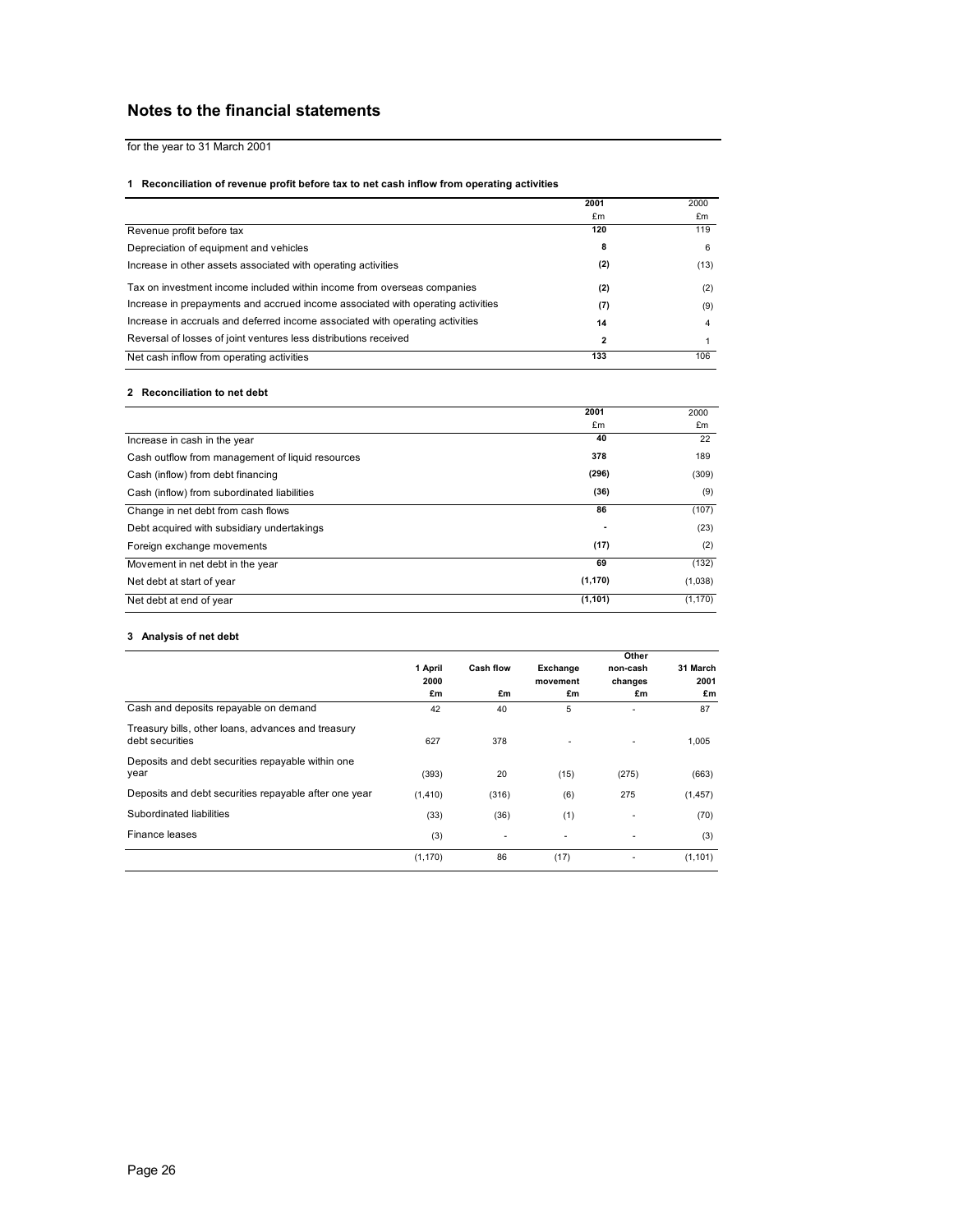Notes to the preliminary announcement:

## Note 1

The statutory accounts for the year to 31 March 2001 have not yet been delivered to the Registrar of Companies. The statutory accounts for the year to 31 March 2000 were filed with the Registrar of Companies on 9 October 2000. The auditors' reports on these statutory accounts are unqualified and do not contain any statements under Section 237(2) or (3) of the Companies Act 1985. This announcement does not constitute statutory accounts.

## Note 2

The final dividend will be payable on 13 July 2001 to holders of shares on the register on 15 June 2001.

## Note 3

Copies of the Report and accounts 2001 will be distributed to shareholders on or soon after 1 June 2001.

## Note 4

Investment statistics referred to in this preliminary announcement relate to investments made by 3i Group and third party co-investment funds unless otherwise stated.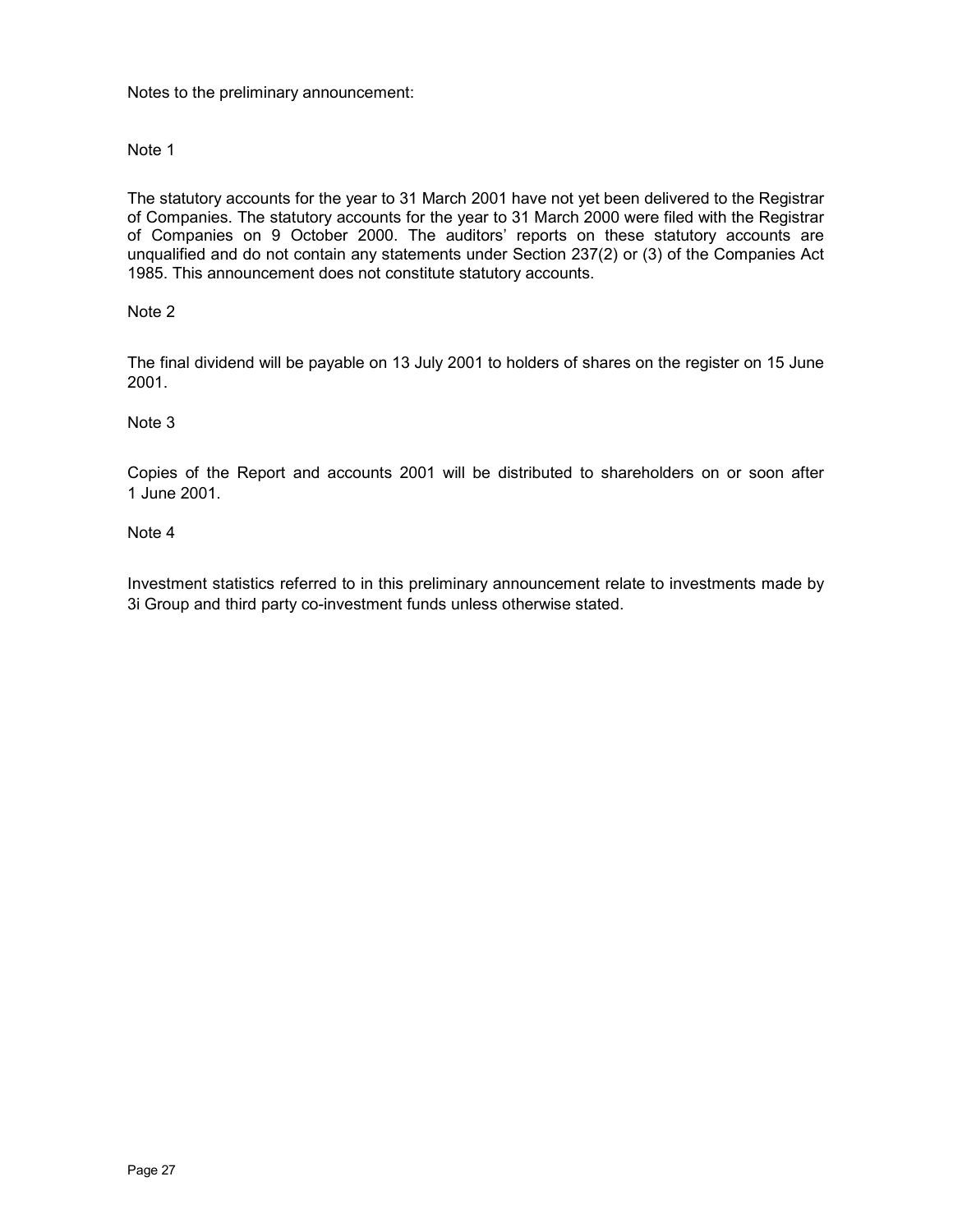## **Ten largest investments**

| Investment                                 | First       | Cost <sup>1</sup>       | Proportion of | Directors'             | Income                       | Net assets ${}^{2}$      | Earnings <sup>2</sup>        |
|--------------------------------------------|-------------|-------------------------|---------------|------------------------|------------------------------|--------------------------|------------------------------|
|                                            | invested in | £m                      | equity shares | valuation <sup>1</sup> | received                     | £m                       | £m                           |
|                                            |             |                         | held          | £m                     | during the                   |                          |                              |
|                                            |             |                         |               |                        | year <sup>3</sup>            |                          |                              |
|                                            |             |                         |               |                        | £m                           |                          |                              |
| Morse plc <sup>4</sup>                     | 1995        |                         |               |                        |                              |                          |                              |
| Leading technology integrator              |             |                         |               |                        |                              |                          |                              |
| Equity shares                              |             | 9                       | 21.9%         | 108                    | 1                            |                          |                              |
|                                            |             | 9                       |               | 108                    | 1                            | 75                       | 13                           |
| TeleCity plc4                              | 1998        |                         |               |                        |                              |                          |                              |
| Internet and telecoms engineering services |             |                         |               |                        |                              |                          |                              |
| Equity shares                              |             | 1                       | 30.4%         | 62                     | $\blacksquare$               |                          |                              |
|                                            |             | 1                       |               | 62                     | $\blacksquare$               | 99                       | (14)                         |
| Beltpacker plc <sup>5</sup>                | 2000        |                         |               |                        |                              |                          |                              |
| Manufacture/marketing of healthcare/beauty |             |                         |               |                        |                              |                          |                              |
| products, footwear and accessories         |             |                         |               |                        |                              |                          |                              |
| <b>Equity shares</b>                       |             | 12                      | 35.6%         | 12                     |                              |                          |                              |
| Loans                                      |             | 38                      |               | 38                     | 1                            |                          |                              |
|                                            |             | 50                      |               | 50                     | 1                            |                          |                              |
| Weston Medical Group plc <sup>4</sup>      | 1993        |                         |               |                        |                              |                          |                              |
| Needle-free medical device manufacture     |             |                         |               |                        |                              |                          |                              |
| Equity shares                              |             | 1                       | 20.5%         | 47                     | $\qquad \qquad \blacksquare$ |                          |                              |
|                                            |             | 1                       |               | 47                     | $\qquad \qquad \blacksquare$ | 38                       | (10)                         |
| <b>Mettis Group Ltd</b>                    | 1999        |                         |               |                        |                              |                          |                              |
| Manufacture and sale of forgings           |             |                         |               |                        |                              |                          |                              |
| Equity shares                              |             | 1                       | 40.0%         | 1                      | ÷,                           |                          |                              |
| Loans                                      |             | 41                      |               | 41                     | 3                            |                          |                              |
|                                            |             | 42                      |               | 42                     | 3                            | (3)                      | (5)                          |
| <b>General London Construction</b>         | 2001        |                         |               |                        |                              |                          |                              |
| Holdings Ltd <sup>5</sup>                  |             |                         |               |                        |                              |                          |                              |
| Regional housebuilder                      |             |                         |               |                        |                              |                          |                              |
| Equity shares                              |             | 1                       | 41.6%         | 1                      | ÷,                           |                          |                              |
| Loans                                      |             | 41                      |               | 41                     |                              |                          |                              |
|                                            |             | 42                      |               | 42                     |                              |                          |                              |
| Actelion AG <sup>4</sup>                   | 1998        |                         |               |                        |                              |                          |                              |
| Research and development of anti-infective |             |                         |               |                        |                              |                          |                              |
| drugs                                      |             |                         |               |                        |                              |                          |                              |
| Equity shares                              |             | 1                       | 5.1%          | 42                     | $\blacksquare$               |                          |                              |
|                                            |             | 1                       |               | 42                     |                              | 100                      | (16)                         |
| Marlborough Stirling plc6                  | 1996        |                         |               |                        |                              |                          |                              |
| Design and implementation of software      |             |                         |               |                        |                              |                          |                              |
| Equity shares                              |             | 15                      | 17.5%         | 39                     | 1                            |                          |                              |
|                                            |             | 15                      |               | 39                     | 1                            | 10                       | 5                            |
| Taylor & Francis Group plc <sup>4</sup>    | 1982        |                         |               |                        |                              |                          |                              |
| Scientific and technical publishing        |             |                         |               |                        |                              |                          |                              |
| Equity shares                              |             | 2                       | 7.6%          | 39                     | $\overline{\phantom{m}}$     |                          |                              |
|                                            |             | $\overline{\mathbf{2}}$ |               | 39                     | $\blacksquare$               | 63                       | 9                            |
| ERM Holdings Ltd <sup>5</sup>              | 2001        |                         |               |                        |                              |                          |                              |
| Environmental consultancy                  |             |                         |               |                        |                              |                          |                              |
| Equity shares                              |             | 1                       | 42.4%         | 1                      | $\overline{\phantom{a}}$     |                          |                              |
| Loans                                      |             | 36                      |               | 36                     | $\overline{\phantom{a}}$     |                          |                              |
|                                            |             | 37                      |               | 37                     | $\overline{\phantom{a}}$     | $\overline{\phantom{a}}$ | $\qquad \qquad \blacksquare$ |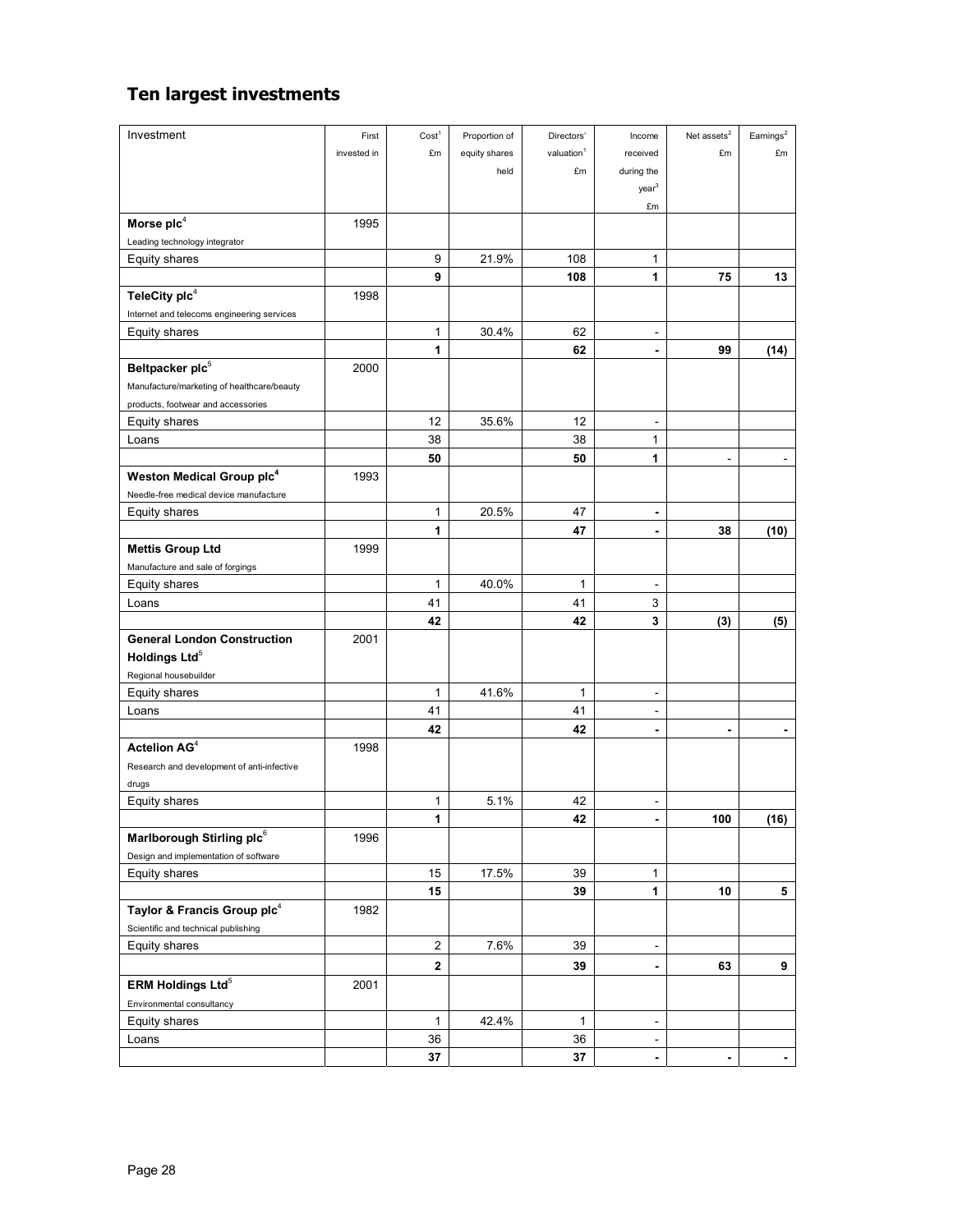## Notes to the ten largest investments:

- 1 The investment information is in respect of 3i's holding and excludes any co-investment by 3i managed funds.
- 2 Net assets and earnings figures are taken from the most recent audited accounts of the investee business . The figures shown are the total earnings and net assets of each business. Because of the varying rights attaching to the classes of shares held by 3i, it could be misleading to attribute a certain proportion of earnings and net assets to the proportion of equity capital held. Negative earnings and net assets are shown in brackets.
- 3 Income in the year represents dividends received (exclusive of dividend tax credits at 10%, but inclusive of any overseas withholding tax) and gross interest receivable in the year to 31 March 2001.
- 4 Quoted company (including secondary markets).
- 5 These companies were incorporated in the year and no audited accounts are available, consequently no net assets or earnings are disclosed.
- 6 The proportion of equity held of Marlborough Stirling plc, reflects the position immediately before admission to the London Stock Exchange on 9 April 2001. The net assets and earnings figures are taken from the December 2000 audited accounts and do not reflect the reorganisation of capital prior to admission.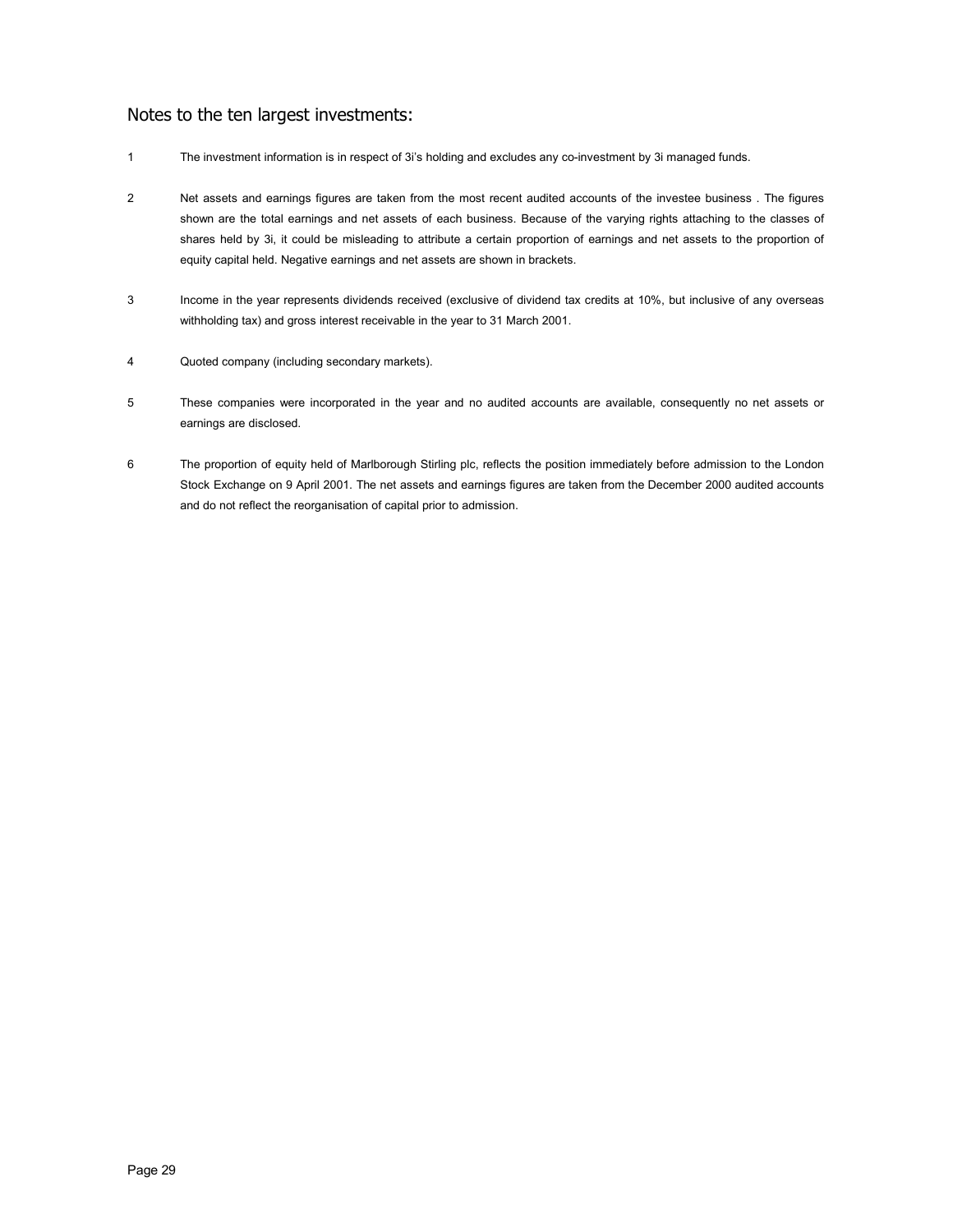## **New investment analysis**

Investment by geography (3i only – excluding co-investment funds) (£m)

|                           | 2001  | 2000  | 1999 | 1998 | 1997                     |
|---------------------------|-------|-------|------|------|--------------------------|
| UK                        | 786   | 705   | 693  | 752  | 561                      |
| <b>Continental Europe</b> | 560   | 306   | 137  | 62   | 34                       |
| Asia Pacific              | 49    | 31    | ี    | 6    | $\overline{\phantom{0}}$ |
| US                        | 134   | 28    |      |      |                          |
| Total                     | 1.529 | 1.070 | 837  | 821  | 598                      |

Investment by geography (including co-investment funds) (£m)

| UK                        | 1.006 | 894   | 899 | 909  | 652                      |
|---------------------------|-------|-------|-----|------|--------------------------|
| <b>Continental Europe</b> | 770   | 422   | 241 | 121  | 87                       |
| Asia Pacific              | 62    | 32    |     |      | $\overline{\phantom{0}}$ |
| US                        | 134   | 28    |     |      |                          |
| Total                     | 1.972 | 1.376 | 147 | .037 | 742                      |

|  | Continental European investment (£m) |  |
|--|--------------------------------------|--|
|  |                                      |  |

| Austria                     | 19  | ۰                        | ٠   | ۰   |                          |
|-----------------------------|-----|--------------------------|-----|-----|--------------------------|
| Benelux                     | 63  | 39                       | 3   | ۰   | $\overline{\phantom{0}}$ |
| Denmark                     | 4   | $\overline{\phantom{a}}$ | ٠   | ۰   | $\overline{\phantom{0}}$ |
| Finland                     | 3   |                          | -   |     |                          |
| France                      | 117 | 84                       | 63  | 45  | 38                       |
| Germany                     | 301 | 130                      | 83  | 42  | 31                       |
| Ireland                     | 17  | ۰                        | ٠   | ۰   | $\overline{\phantom{a}}$ |
| Italy                       | 64  | 48                       | 21  | 16  | 10                       |
| Spain                       | 131 | 95                       | 68  | 18  | 8                        |
| Sweden                      | 9   | ۰                        | -   | -   | $\overline{\phantom{a}}$ |
| Switzerland                 | 26  |                          | -   | -   |                          |
| Other European <sup>1</sup> | 16  | 26                       | 3   | -   |                          |
| Total                       | 770 | 422                      | 241 | 121 | 87                       |

1 Other European includes investments in countries where 3i did not have an office at the period end.

| Start-ups           | 278   | 82    | 57    | 29    | 21  |
|---------------------|-------|-------|-------|-------|-----|
| Management buy-outs | 617   | 440   | 365   | 381   | 261 |
| Management buy-ins  | 88    | 142   | 241   | 164   | 152 |
| Growth capital      | 852   | 545   | 330   | 298   | 207 |
| Share purchase      | 90    | 132   | 121   | 142   | 86  |
| Recoveries          | 47    | 35    | 33    | 23    | 15  |
| Total               | 1.972 | 1.376 | 1.147 | 1.037 | 742 |

| Number of investments by product |     |     |     |     |     |
|----------------------------------|-----|-----|-----|-----|-----|
| Start-ups                        | 187 | 104 | 56  | 60  | 43  |
| Management buy-outs              | 64  | 60  | 97  | 130 | 119 |
| Management buy-ins               | 14  | 32  | 48  | 76  | 73  |
| Growth capital                   | 369 | 297 | 324 | 312 | 248 |
| Share purchase                   | 34  | 38  | 56  | 72  | 45  |
| Recoveries                       | 58  | 62  | 73  | 47  | 44  |
| Total                            | 726 | 593 | 654 | 697 | 572 |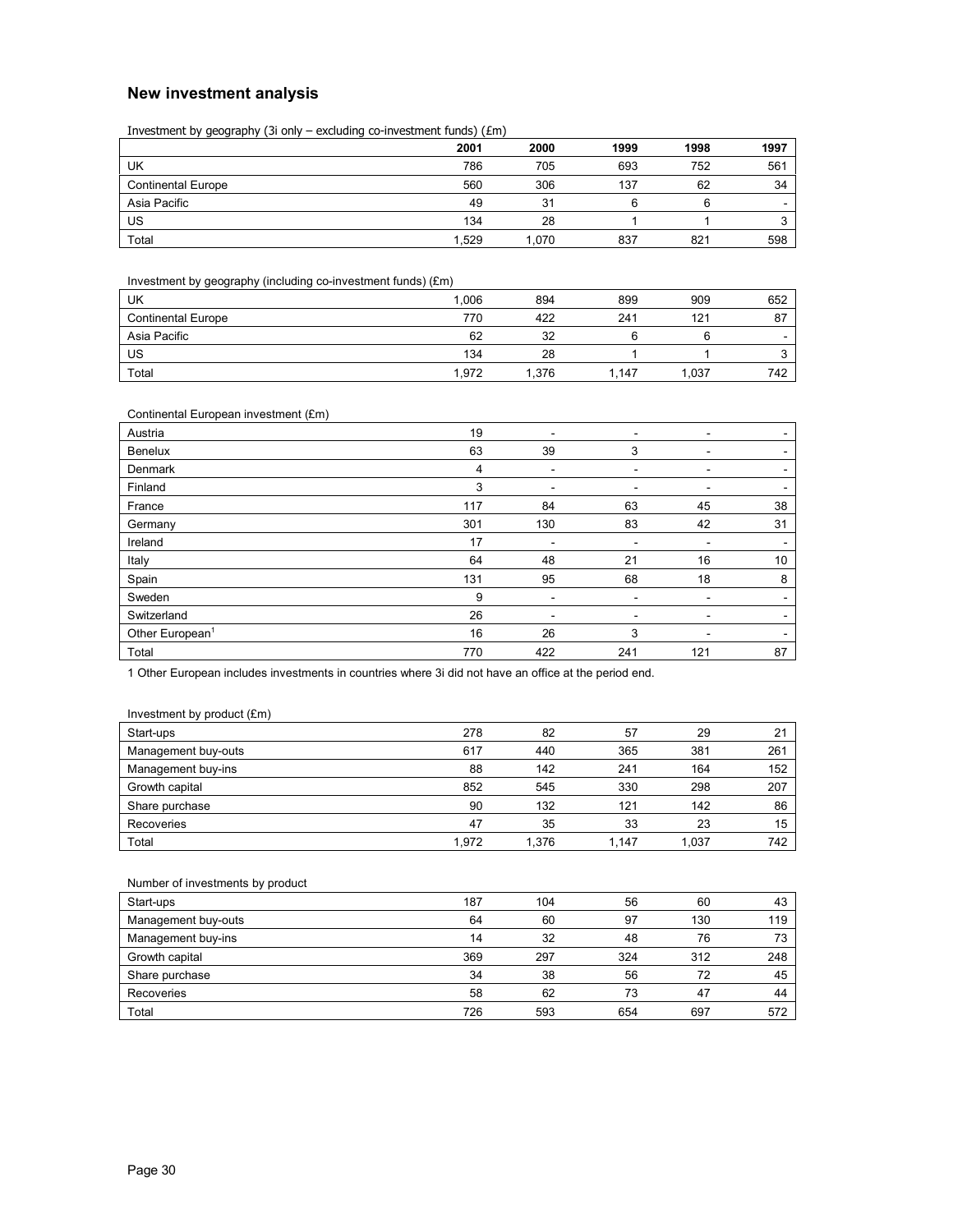## **New investment analysis (continued)**

Investment by FTSE industrial classification (£m)

|                        | 2001  | 2000  | 1999  | 1998  | 1997 |
|------------------------|-------|-------|-------|-------|------|
| Resources              | 67    | 17    | 69    | 20    | 37   |
| Industrials            | 256   | 201   | 376   | 421   | 341  |
| Consumer goods         | 371   | 167   | 237   | 208   | 99   |
| Services and utilities | 482   | 546   | 330   | 346   | 240  |
| Financials             | 55    | 48    | 41    | 42    | 25   |
| Information technology | 741   | 397   | 94    | n/a   | n/a  |
| Total                  | 1.972 | 1.376 | 1.147 | 1.037 | 742  |

n/a the current FTSE industrial classifications came into effect on 1 April 1999. Changes made included the introduction of information technology. With the exception of 1999, the classification shown analyses investment and the portfolio by FTSE classification in use at each balance sheet date.

#### Technology investment by sector  $(fm)$

| Life sciences and healthcare       | 136   | 85  | 70  |  |
|------------------------------------|-------|-----|-----|--|
| Communications and networking      | 224   | 131 | 75  |  |
| Electronics and other technologies | 76    | 93  | 31  |  |
| e-Business                         | 185   | 97  |     |  |
| Software and computer services     | 485   | 250 | 109 |  |
| Total                              | l.106 | 656 | 292 |  |

\*not previously analysed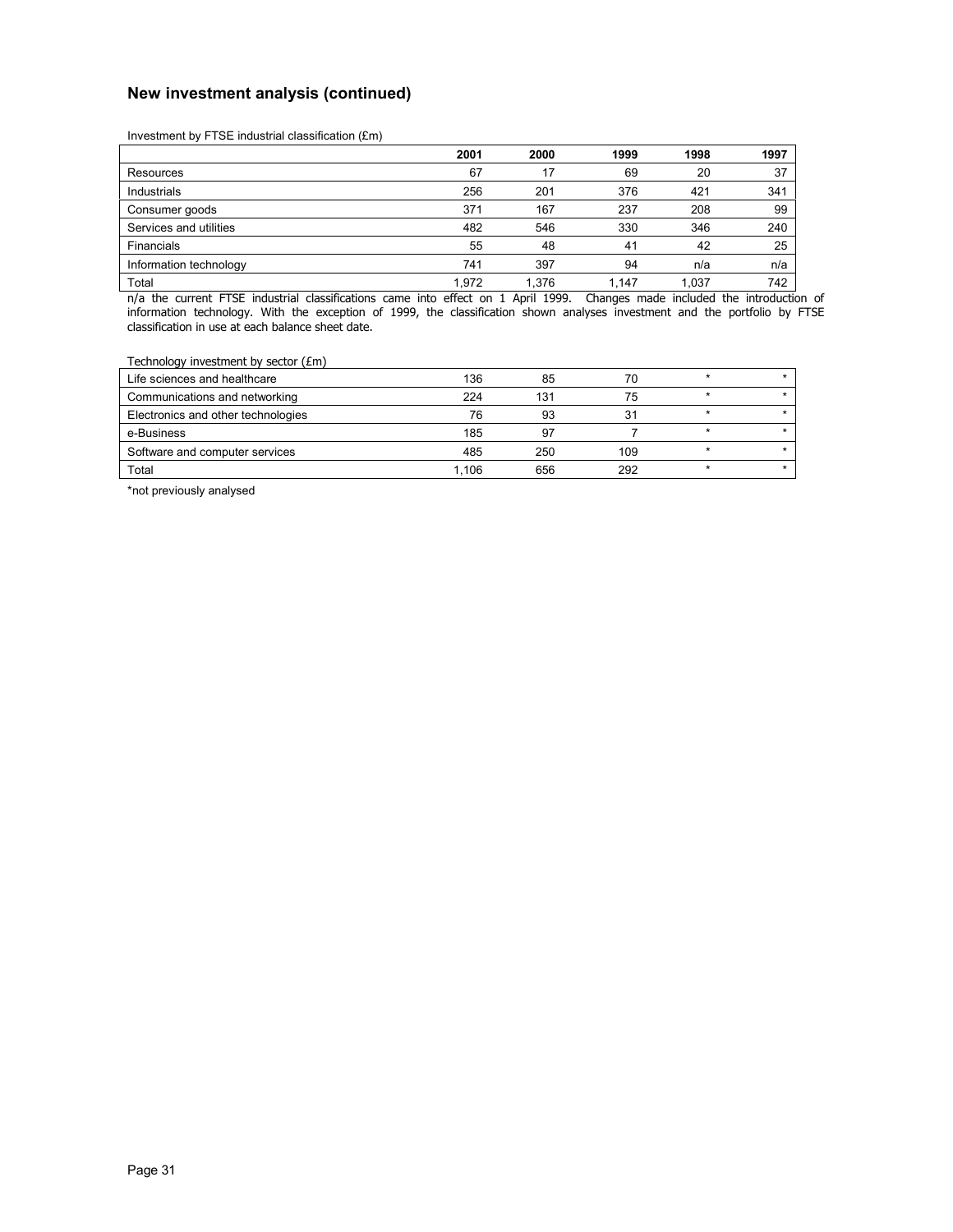## **Portfolio analysis**

Portfolio value by geography (including co-investment funds) (£m)

|                           | 2001  | 2000  | 1999  | 1998  | 1997  |
|---------------------------|-------|-------|-------|-------|-------|
| UK                        | 4.792 | 5.240 | 4.565 | 4.492 | 3,690 |
| <b>Continental Europe</b> | 2.039 | 1.514 | 882   | 538   | 423   |
| Asia Pacific              | 98    | 64    | 12    |       | -     |
| US                        | 246   | 192   | 14    | 12    | 26    |
| Total                     | 7.175 | 7.010 | 5.473 | 5.048 | 4,139 |

Portfolio value by geography (3i only – excluding co-investment funds) (£m)

| UK                        | 4.121 | 4.668 | 4.036 | 4.155 | 3,516 |
|---------------------------|-------|-------|-------|-------|-------|
| <b>Continental Europe</b> | 1.363 | 1.049 | 495   | 304   | 254   |
| Asia Pacific              | 86    | 63    | 12    |       | -     |
| US                        | 235   | 190   | 14    | 12    | 26    |
| Total                     | 5,805 | 5.970 | 4.557 | 4.477 | 3,796 |

#### Continental European portfolio value (£m)

| Austria                     | 18    | 2     | ۰                        | ۰   | $\overline{\phantom{a}}$ |
|-----------------------------|-------|-------|--------------------------|-----|--------------------------|
| <b>Benelux</b>              | 92    | 59    | 2                        |     | $\overline{\phantom{0}}$ |
| Denmark                     | 10    | 3     | ۰                        | -   | $\overline{\phantom{a}}$ |
| Finland                     | 5     | ۰     | ۰                        |     | $\overline{\phantom{0}}$ |
| France                      | 254   | 203   | 173                      | 120 | 83                       |
| Germany                     | 456   | 459   | 196                      | 135 | 134                      |
| Ireland                     | 45    | 28    | -                        |     | $\overline{\phantom{a}}$ |
| Italy                       | 142   | 71    | 44                       | 28  | 18                       |
| Spain                       | 234   | 135   | 80                       | 21  | 19                       |
| Sweden                      | 11    | 3     | -                        |     |                          |
| Switzerland                 | 82    | 72    | $\overline{\phantom{a}}$ | ۰   | $\overline{\phantom{a}}$ |
| Other European <sup>1</sup> | 14    | 14    | ۰                        |     | $\overline{\phantom{a}}$ |
| Total                       | 1,363 | 1,049 | 495                      | 304 | 254                      |

1 Other European includes investments in countries where 3i did not have an office at the year end.

#### Portfolio value by FTSE industrial classification (£m)

| Resources              | 232   | 185   | 176   | 140   | 102   |
|------------------------|-------|-------|-------|-------|-------|
| Industrials            | 1.081 | 1.247 | 1,258 | 1,709 | 1,644 |
| Consumer goods         | 1.237 | 1.138 | 952   | 779   | 467   |
| Services and utilities | 1.538 | 1.648 | 1.559 | 1.666 | 1,399 |
| Financials             | 256   | 251   | 196   | 183   | 184   |
| Information technology | 1.461 | 1.501 | 416   | n/a   | n/a   |
| Total                  | 5.805 | 5.970 | 4,557 | 4.477 | 3,796 |

n/a the current FTSE industrial classifications came into effect on 1 April 1999. Changes made included the introduction of information technology. With the exception of 1999, the classification shown analyses investment and the portfolio by FTSE classification in use at each balance sheet date.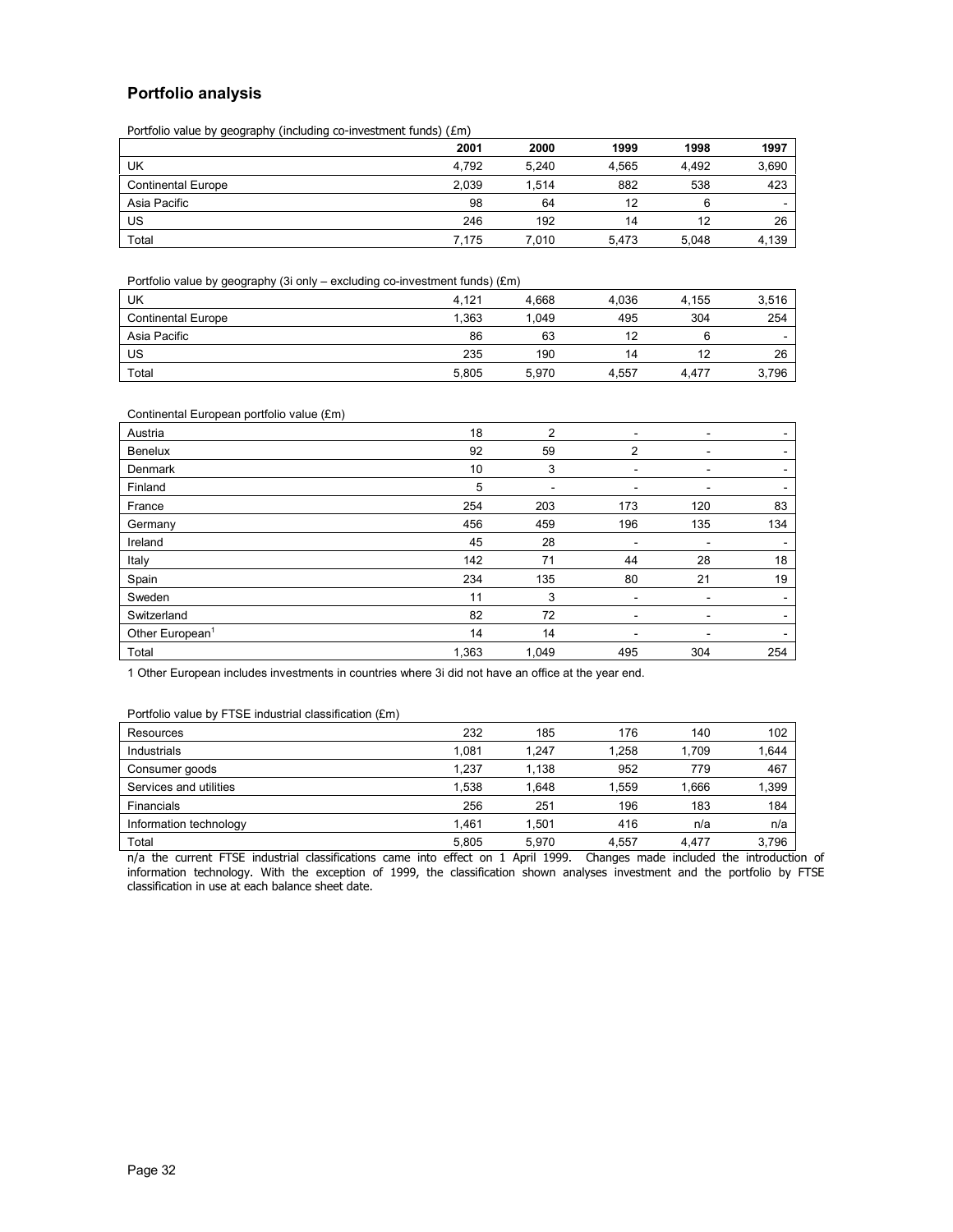## **Portfolio analysis (continued)**

Portfolio value by valuation method (£m)

|                                          | 2001  | 2000  | 1999  | 1998  | 1997  |
|------------------------------------------|-------|-------|-------|-------|-------|
| Imminent sale or IPO                     | 106   | 241   | 88    | 59    | 62    |
| Listed                                   | 818   | 1,103 | 742   | 687   | 583   |
| Secondary market                         | 266   | 483   | 75    | 85    | 90    |
| Earnings                                 | 1,033 | 1.226 | 1,192 | 1,509 | 1,220 |
| Cost                                     | 1.078 | 626   | 404   | 276   | 182   |
| Net assets                               | 147   | 144   | 113   | 102   | 98    |
| Other                                    | 401   | 262   | 120   | 46    | 52    |
| Loan investments and fixed income shares | 1.956 | 1,885 | 1,823 | 1.713 | 1,509 |
| Total                                    | 5,805 | 5,970 | 4,557 | 4,477 | 3,796 |

#### Technology portfolio value by sector (£m)

| Life sciences and healthcare       | 526   | 434   | 200 |  |
|------------------------------------|-------|-------|-----|--|
| Communications and networking      | 400   | 457   | 151 |  |
| Electronics and other technologies | 203   | 286   | 193 |  |
| e-Business                         | 220   | 158   | 12  |  |
| Software and computer services     | 980   | 1.044 | 418 |  |
| Total                              | 2.329 | 2.379 | 974 |  |

\*Not previously analysed

#### Technology portfolio value by valuation method (£m)

| Imminent sale or IPO                     | 44    | 171   | 24  |         | $\star$ |
|------------------------------------------|-------|-------|-----|---------|---------|
| Listed                                   | 475   | 603   | 287 | $\star$ | $\star$ |
| Secondary market                         | 248   | 471   | 42  | $\star$ | $\star$ |
| Earnings                                 | 69    | 168   | 94  | $\star$ | $\star$ |
| Cost                                     | 841   | 449   | 221 |         |         |
| Further advance                          | 227   | 143   | 38  | $\star$ | $\star$ |
| Net assets                               |       | 2     | 3   | $\ast$  | $\star$ |
| Other                                    | 79    | 28    |     | $\star$ | $\star$ |
| Loan investments and fixed income shares | 345   | 344   | 258 | $\star$ | $\star$ |
| Total                                    | 2,329 | 2,379 | 974 | $\star$ | $\star$ |

\*not previously analysed.

#### Funds under management (£m)

| Third party unquoted co-investment funds | <b>CP C</b><br>ו טי<br>. . | 2.261 | .470 | .345 | 490 |
|------------------------------------------|----------------------------|-------|------|------|-----|
| Quoted investment companies <sup>2</sup> | 870                        | 818   | 474  | 464  | 379 |
| Total                                    | 3.001                      | 3.079 | .944 | .809 | 869 |

2 includes the 3i Group Pension Plan